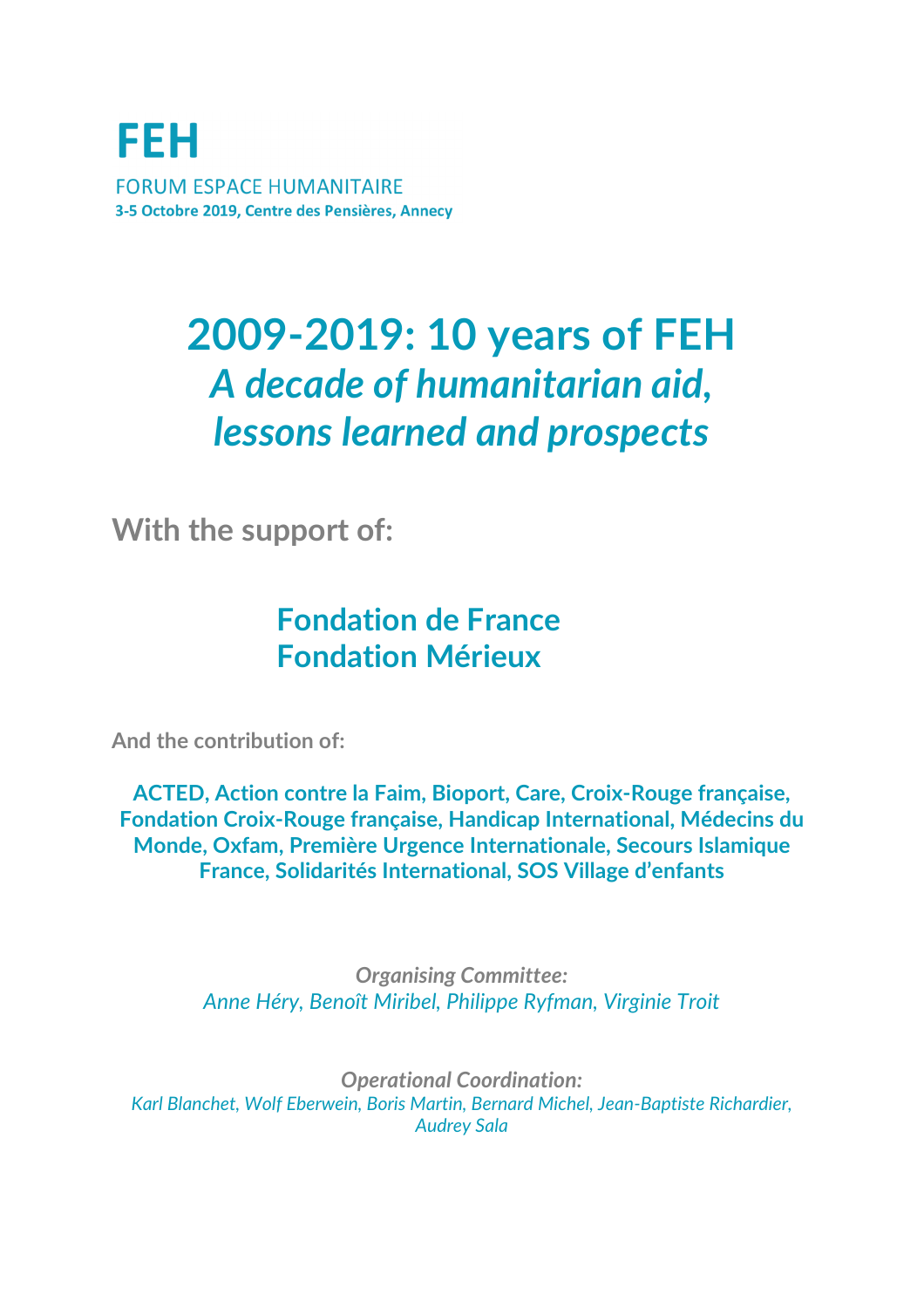The Forum Espace Humanitaire is an event held every 18 months, created to give the leaders of French international humanitarian organisations an occasion to come together to reflect and exchange ideas.

Following the success of the initial collaborative work with *Humanitarian Alternatives* (*HA*) in 2018, the founding members of the Forum Espace Humanitaire (FEH), Jean-François Mattei, Benoît Miribel and Philippe Ryfman, the Mérieux Foundation, and the executive committee of *HA* began discussions to transfer the organisation of the FEH from the Mérieux Foundation to *Humanitarian Alternatives*.

The FEH's 8<sup>th</sup> edition, marking the commemoration of its ten years of existence, was held at Les *Pensières Conference Centre* in Annecy from Thursday October 3 to Saturday October 5, 2019, on the theme:

"2009-2019: 10 years of FEH, a decade of humanitarian aid, lessons learned and prospects"

This event received support from the **Fondation de France** and **Fondation Mérieux** and the contribution of:

**ACTED, Action contre la Faim, Bioport, Care, Croix-Rouge française, Fondation Croix-Rouge française, Handicap International, Médecins du Monde, Oxfam, Première Urgence Inter- nationale, Secours Islamique France, Solidarités International, SOS Village d'enfants.**

This summary report of the discussions was prepared by Audrey Sala, in charge of coordination and communication at *Humanitarian Alternatives* and member of the FEH Operational Coordination Committee. The document was translated into English by Alan Johnson. This report has been validated by the Organising Committee in accordance with the principal of confidentiality (whereby speakers are neither specifically cited nor identified), known as Chatham House rules.

This report is not intended to be an exhaustive synthesis of the FEH's three days of enriching and profound discussions, debates, and interchanges. Its author's main intention, with the agreement of the Organising Committee, has been to present the most salient points brought up at the round tables, workshops, interventions, and plenary sessions.

For the first time since its creation, the FEH organised one day "extramurally" at the **International Committee of the Red Cross (ICRC)** in Geneva with whom the full day of debates and discussions were planned together. We would like to thank the ICRC in Geneva and the ICRC delegation in Paris for having hosted us to make this FEH possible.

#### **CONTENTS**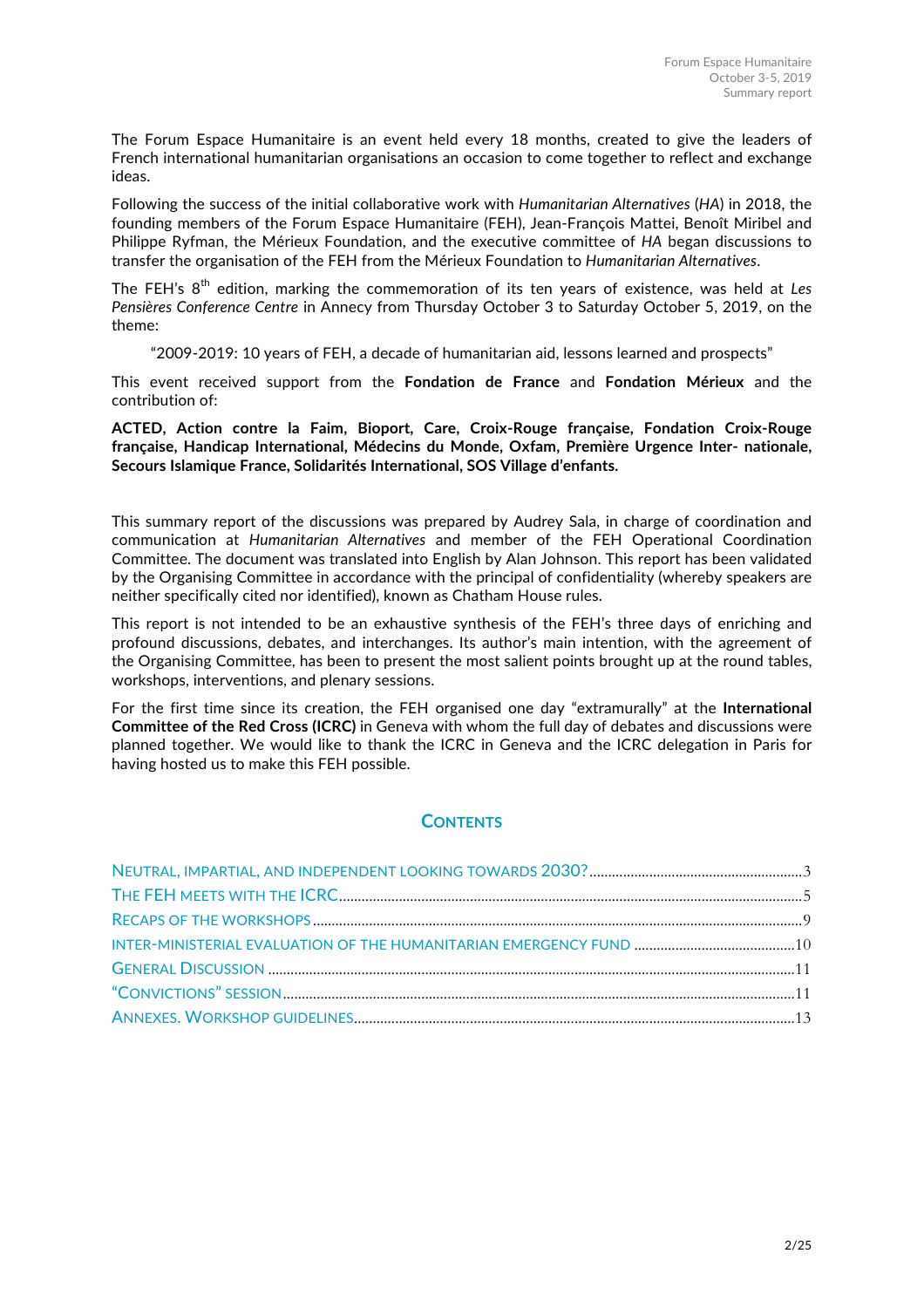#### **NEUTRAL, IMPARTIAL, AND INDEPENDENT LOOKING TOWARDS 2030?**

Since 2009 the humanitarian sector has undergone a profound metamorphosis. Stricken by unanticipated events and crises (Haiti, the Philippines, the Arab spring, the Syrian crisis, South Sudan, etc.), and by the on-going problems of migration and epidemics (e.g. Ebola in urban settings), the humanitarian sector has experienced turmoil in the likes of sexual abuse scandals and the refusal of relief in certain disasters. "Traditional" categories and definitions have become obsolete, such as those delineating boundaries between war and peace, or distinguishing emergency interventions from relief operations in chronic crises, the concept of North vs South, or interventions in emerging countries. The World Humanitarian Summit with its recommendations for localisation and the Grand Bargain have prompted new approaches. Over the past few months, the climate change agenda has become a hot topic in speeches that address the difficult question of how we are going to tackle the problematic issue of climate change.

In 2018 the *Global Humanitarian Assistance Report* has estimated the humanitarian sector's worth at 27 billion US\$. As resources do not appear to be the problem, the widening gap between needs and funding is. As for the calls for funding reported by the United Nations, 72% of requests were honoured in 2009 and only 59% in 2018. This calls into question the system and its ability to reinvent itself.

#### **Striking developments in the 2009-2019 decade**

Over the past ten years we have seen an extremely large number of gross violations of international humanitarian law (IHL) and humanitarian principles. Ten years ago, we would have highlighted the humanitarian sector's achievements, e.g. the creation of the ICC, or the demands that those having committed major crimes and war crimes be rendered accountable. Today, the growing number of attacks against medical personnel and medical infrastructures do not necessarily elicit a strong and coordinated response from States. The contexts of our intervention are becoming increasingly complex, particularly in terms of security, as well as during crises, such as the DRC's Ebola epidemic, which involved multiple aspects (poverty, healthcare issues, conflicts). Our operational context is worrisome, but positive developments are emerging, not only in terms of aid delivered, but to whom it is delivered. Collectively, we are now better able to take into account the specific needs of men, women, children, the elderly, and people with disabilities than ten years ago.

Over the past decade, Haiti has been the worst example for lack of coordination. We need to better coordinate our humanitarian efforts. We must work on the basis of multi-needs assessments to arrive at a better consensus, to organise humanitarian relief in such way that all needs are covered. One of the main challenges in the coming years will be decision-making at the multilateral level in a system that is however fragmenting and now seeing the development of new nationalist movements. Humanitarian principles are far from being undisputed. Yet are they still valid? The grip is tightening. How can this development be stopped? How can the decay of standards and the restriction of humanitarian space be avoided? Should we continue to be the standard-bearers of humanitarian principles? Are local organisations capable of being truly neutral, independent, and impartial? When humanitarian policies are believed to be politically endorsed, how can we continue to provide relief that is impartial, neutral, and independent?

Problems of access and acceptance sometimes do not involve neutrality, independence, or impartiality, but rather quality of services provided (e.g. during the DRC Ebola crisis). Our work depends on our capacity to negotiate and overcome barriers. The world is changing. We must consider the stances adopt to gain greater room for manoeuvre and to base our actions on the ability for countries and populations to fend for themselves. This is the very rationale behind localisation, but whatever may be their position on this matter, NGOs must try to support this capacity transfer.

We must also understand that humanitarians cannot act alone. We must maintain connected not only with those involved in development but also in peacekeeping. We must be tightly focused on the challenge of sustaining the actions that help populations and communities become more resilient. Managers of the regional communities where we operate develop expertise. They have been educated through the development of university and online programmes, and coursework leading to diplomas. Over the last ten years, we have observed a model for approaching communities that gets them to become more greatly involved in our work and in the discussions on how we generate our actions.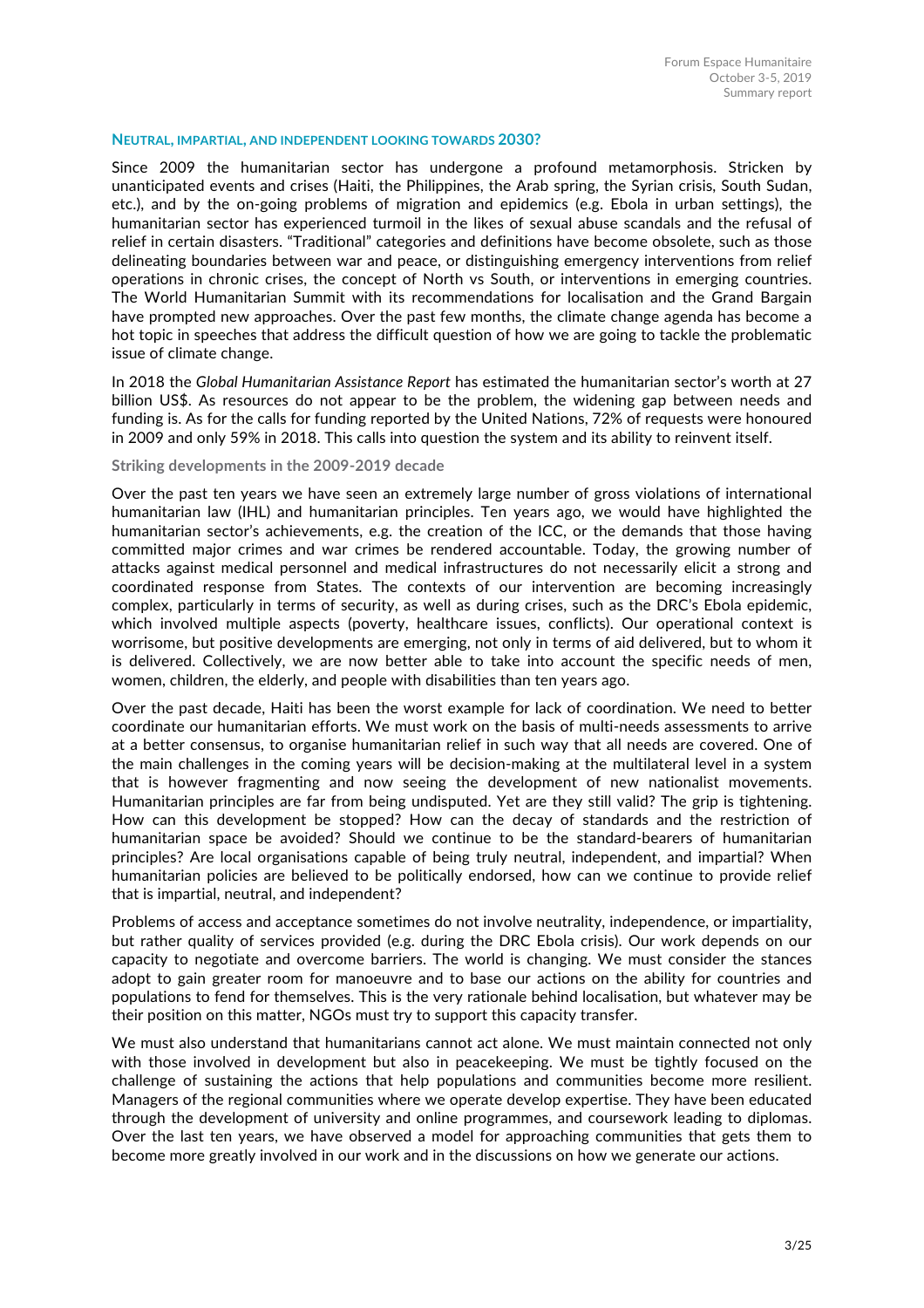How do environmental disasters put the aid system into question? In our intervention models that rely on energy and new technologies, is the structure of aid sustainable, and is it "fit for purpose"? Should we recognise environmental disasters as humanitarian disasters? Unprecedented challenges are multiplying, in addition to those of urbanisation, the lack of adequate social and healthcare resources for the world's population, and of mental health issues. How will our societies respond to internal displacements and international migration? The problem of global warming in the South is also directly impacting us. People migrate. As humanitarian actors, we must demand more from our partners (operational, financial, etc.) on this issue. We must ask what neutrality means in relation to the climate crisis and to the matter of social inclusion or exclusion.

Morally and ethically, what are acceptable sources of institutional funding? What are the resulting issues to be resolved to assure the sustainability of our actions, to uphold our inspiring humanitarian principles (e.g. for aid funding in Yemen)? New sources of funding are emerging, contributions from the private sector are increasing, but institutional funding is declining. What new kinds of funding can we contemplate? We must remain lucid and modest about what we can actually achieve.

**How to respond to these challenges?**

- Take a more local approach; be more on site where we are needed the most. Decide on an open approach that involves communities in the governance of our NGOs, so that they can participate in the design and implementation of our programmes, and thus in decision-making power. Also bring together research institutions and research networks that challenge us and help us respond effectively to our needs.
- Keep promoting volunteer work. We are seeing a greater number of volunteers, so how should we adapt to this?
- Be more accountable to people, to our donors, to each of one of us individually and as a network. Our primary humanitarian accountability must be centred around the people receiving aid. As for accountability and innovation, how can we manage these two points given the constraints to which organisations are subject? How can we jointly construct accountability with respect to the reality of what we do?
- Work through networks and strengthen our mutual capabilities.
- Exert an impact on humanitarian action and improve multi-sector needs assessments. Identify needs and define ways to meet them collectively.
- Digital transformation: determine how to better communicate with each other and not harm those we wish to serve.
- Become more innovative in terms of transformation and pursue an anthropological and scientific approach in the field. How can we keep providing sufficient resources, space, and time for innovation when we are under constant pressure to produce results and be operational? How can the rigorousness of procedures and bureaucracy be overcome?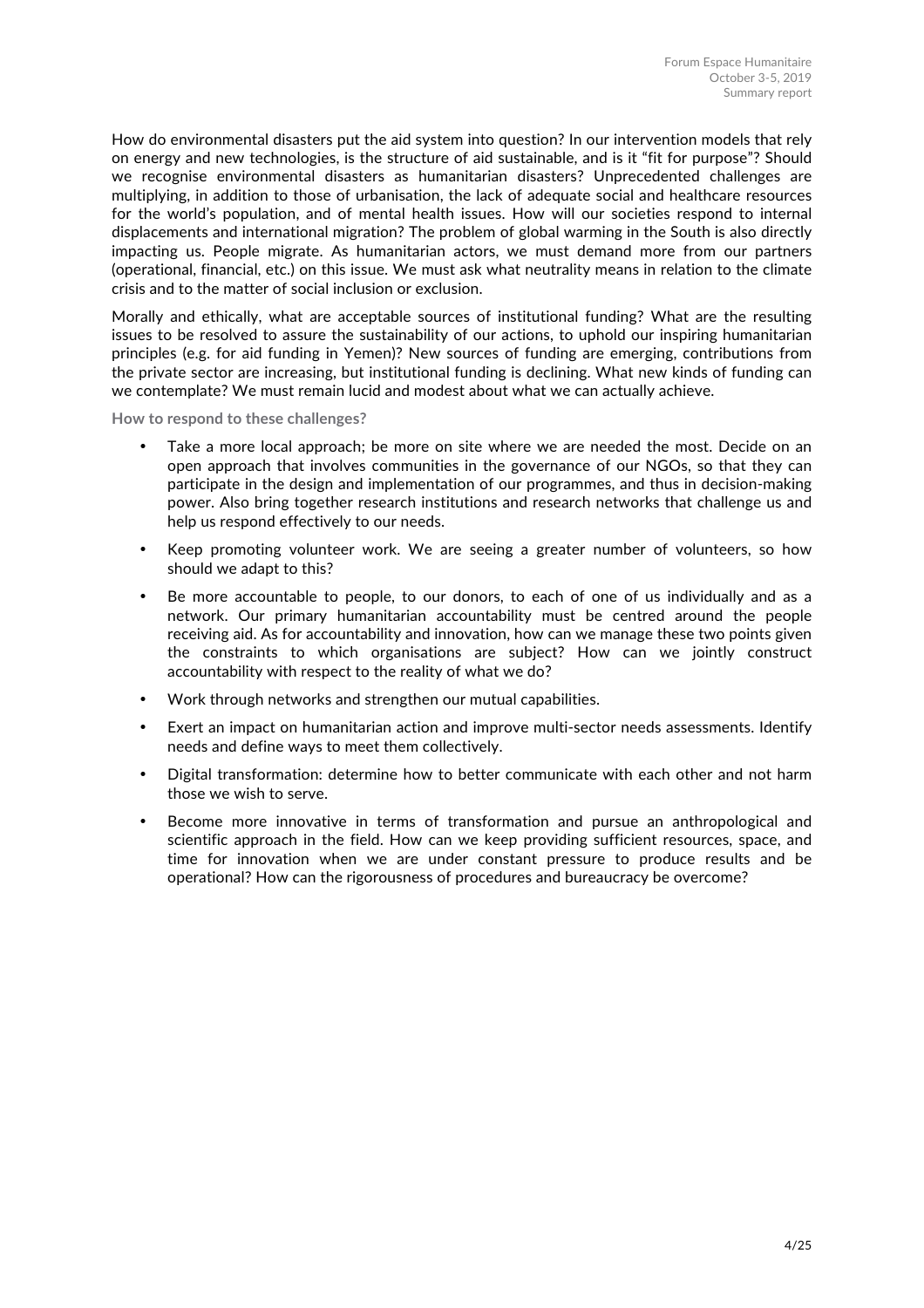#### **« À CŒUR OUVERT » - STRAIGHT TALKING INTERVIEW WITH ÉRIC CHEVALLIER**

This session began with a discussion with Éric Chevallier, Director of the Crisis and Support Centre, Minister Plenipotentiary. In order to maintain freedom of speech among the guests of the FEH, and in compliance with the Chatham House rules on which the FEH is based, only the general topics of the discussions are mentioned in this report.

This session covered the following topics:

- The definition of "State humanitarianism", and the identification of the sector's various actors and their relationships, interactions, and dynamics.
- − The existence of French humanitarianism, one being of ventures without borders.
- − The respect and the compatibility of humanitarian principles in the Crisis Centre's humanitarian responses, and how they are applied daily in the planning, execution, and evaluation of programmes in challenging situations.
- − The Crisis Centre's dual mission of stabilisation and support. The example of Syria and the matter of areas under the regime's control were brought up.
- − The role of the UN Security Council on the violation of IHL covering the security of humanitarian personnel.
- The issue of humanitarian access and of certain States stiffening their control over the action of international NGOs in their country. The trend toward national organisations and local actors reclaiming humanitarian action, and the role of NGOs in this regard.
- − The dichotomy between the implementation of humanitarian programmes and the need to fight terrorism and achieve stability.
- The "nexus" and the "doxa" of the standard timeline of humanitarian emergency response leading to development, not always a straightforward process.
- − The matter of sources of funding and the resulting ethical questions.

#### **THE FEH MEETS WITH THE ICRC**

#### **Issues impacting the ICRC's development**

The difficult task of speaking a **common language** with States. We no longer share the same understanding of humanitarian aid, humanitarian principles, and the worth of International Humanitarian Law.

- States are no longer able to build a consensus. The multilateral system is in a state of crisis, as exemplified by the Syrian question and the Security Council's inability to bear upon conflicting parties.
- The paradox of accountability of the States. Being obsessed with exposure to risk, they include in their funding mechanisms the transfer of risk to their partners through a strict system of compliance.
- New wars waged from afar, and the notion of exceptionalism while upholding IHL.
- The obsession with security and the States' massive investments on security matters.

What is to be done? What are the alliances? How can we discuss? Example given on the issue of war weapons exploding in populated areas, and the Vienna conference where the ICRC advocated an avoidance policy. Does this hold any promise? We need to press further on the matter of responsibility. For example, by asking States to adhere to the "human agency", that is to say, that all weapons must be systematically deployed by humans, rather than banning any specific weapon. We need to rethink of the ways we can relate these topics to matters involving IHL, so as to recreate alliances and exert an influence on States. Let us consider other groupings like cities and universities. Let us remain watchful and avoid an overly Western approach.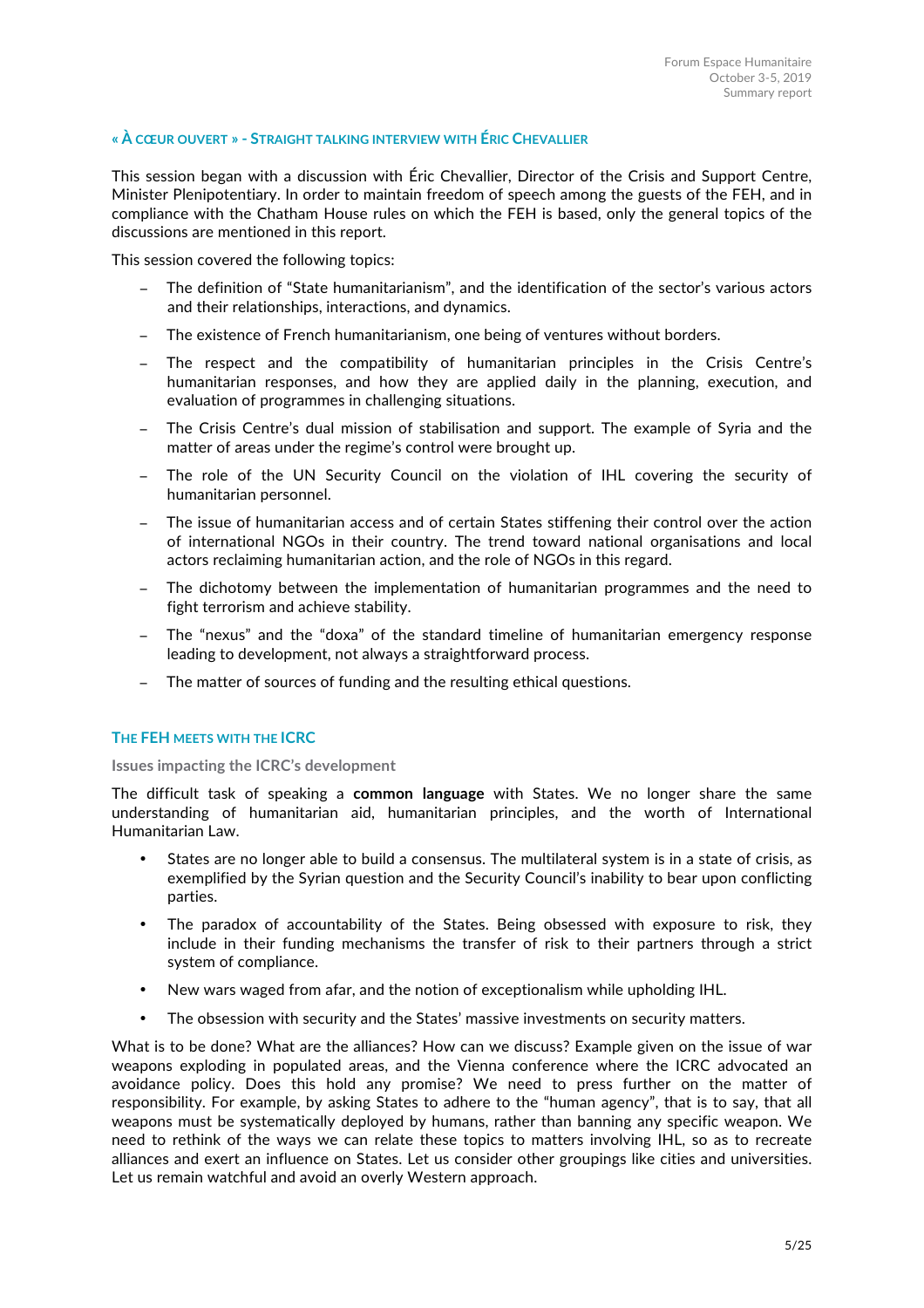Collectively, we have lost our capacity to mobilise ourselves. The ways that mobilise change today no longer originate in the humanitarian sector, but from individuals who spring into action without leaders or structures (e.g. climate change, in Hong Kong, Algeria, Sudan, Tunisia, Egypt, etc.). The rise of a more elusive "new power" that can mobilise itself in an uncoordinated fashion through social networks is no longer attracted to the "old power" that we represent. This loss of attraction has been amplified by State measures taken to restrict NGOs (e.g. the UK government's strong criticism of Oxfam), which are widely accepted today and which would have been impossible 15 years ago. The balance of power between the States and NGOs is not a recent phenomenon, but the lack of inhibition is. Are NGOs no longer empowered by official morality? As our capacity to mobilise ourselves diminishes, how should we react collectively? Do new activist movements wish to seek alliances with us? Maybe they do intermittently, but we must accept that shifts are occurring outside our sphere of involvement.

We are also seeing a behavioural change in the people we help and protect. How do they perceive us? People nowadays express very different needs in terms of their mental vulnerability, their digital requirements, the importance of their personal data and protection. On the data issue, we need to position ourselves as the sole representatives of an ecosystem that holds the code of ethics required for data protection. We must think about our capacity to hear and understand needs requirements and avoid being considered merely as service providers. Let us work with local partners, listen to their needs, create social ties, and be more sensitive toward our own staff.

Finally, on the question of public or semi-public funding, how can we, to the greatest extent possible, avoid having funds specifically earmarked? How can the funding of protracted crises be guaranteed? How can we keep working in contexts that have been neglected? How can we assure the continuity of our actions in the settings of the CAR, Yemen, or Nigeria?

#### **Digital transformation**

As new needs arise, what initiatives can be set up to achieve digital transformation? How can we respond to the newly appearing risks associated with digital transformation, and, in particular, to the question of the digital tracking of personal data? When we are required to be neutral, independent, and impartial, and provide services based on trust, how can we apply digital transformation and adopt technologies that make us more steadfast to better fulfil our responsibilities?

In 2013, the ICRC's institutional strategy on digital transformation was based on two pillars: the creation of a data protection office and an internal structural framework designed to explain how the organisation is committed to digital transformation (an "information environment strategy").

This strategy has the following objectives:

- Data protection: to create the *Data Protection Handbook*, a manual of data protection fundamentals for humanitarian workers, and a report on metadata to explain the necessity for data protection in the humanitarian sphere (internally and for beneficiaries) with an explanation of digital risks.
- To identify new funding models for data protection. The issues related to new technologies and data protection go beyond the humanitarian sector and involve many who can potentially become partners. "Never just think in your corner and consider out-of-the-ordinary stakeholders". We must accept that the challenge of digitalisation is transversal.

With this in mind, various projects were set up:

- Creation of a virtual exchange platform with beneficiaries to serve for communication and to file important documents. A pilot project has already been developed around migrants.
- Data protection for beneficiaries and staff: the issue of GDPR compliance which involves a new type of fundraising.
- Use of virtual reality for educational and training purposes.
- An analysis of trends and algorithms used to identify potential IHL violations via social networks. What should be done with this information once it is collected?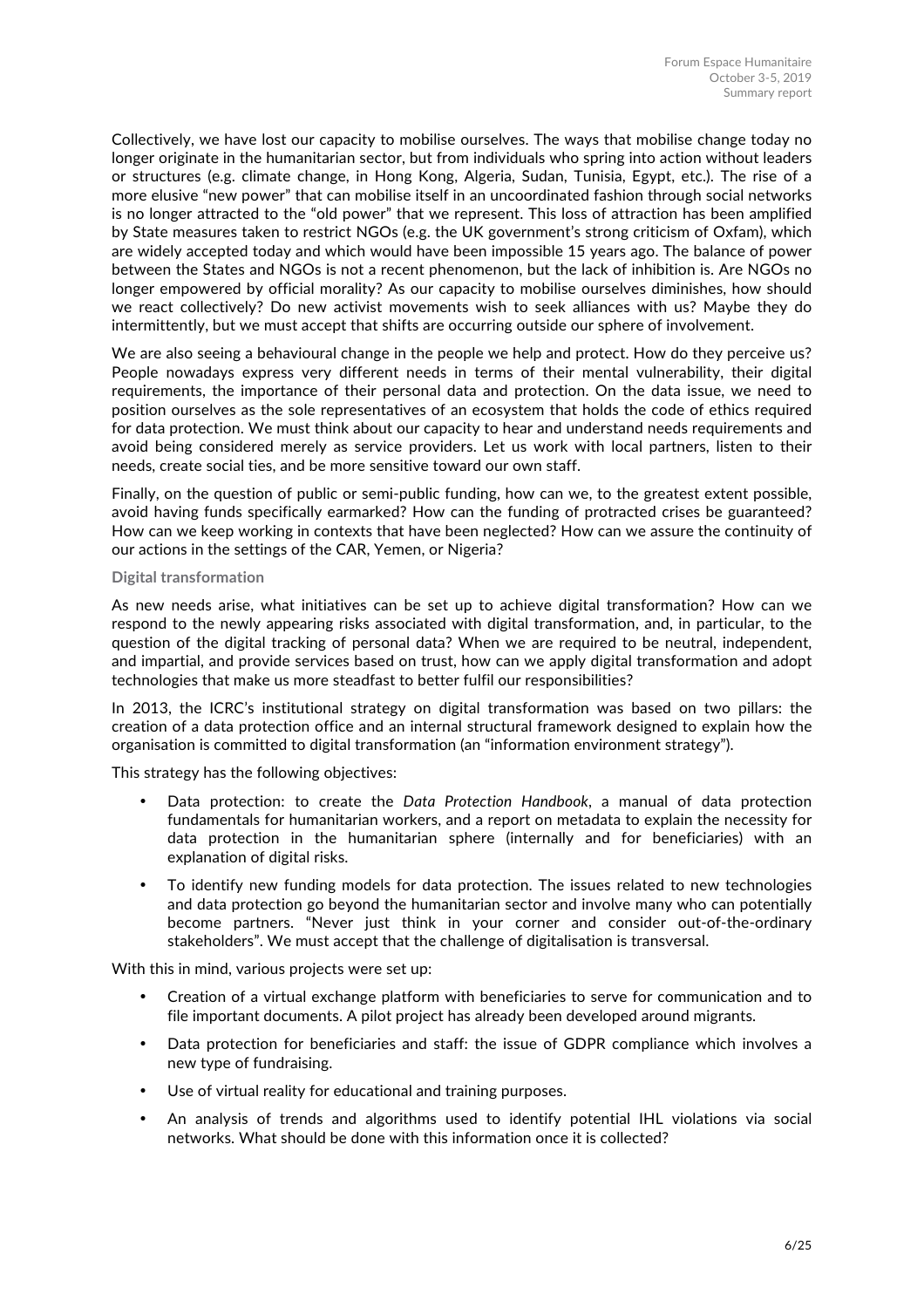- Use of facial recognition algorithms to facilitate family reunification by creating a connection between in-house data and public data available on Facebook, for example. But what about the ethical issues? Compliance mechanisms provide for a closer look at ethical considerations. An internal "safe space" must be set aside for this type of discussion to happen.
- How can IHL be adapted with regard to data protection? In this case does IHL apply during peacetime when data has been falsified? What about the violence of digital repression?
- Collaboration with universities R&D: the challenge is to work on the development of new technologies without being sure that they will work. However, before using them we must be able to experiment with them to check that they are operative.

#### **Alerts:**

- Be careful of requests from companies that claim to have the technology that will revolutionise humanitarian action, and that go through NGOs to experiment with population groups receiving aid. But what about the Grand Bargain which encourages interoperability with the private sector and the sharing of information systems?
- When creating partnerships, we need ensure that we have the in-house skills to understand how data collection works. New models must be found to evaluate and judge the relevance of such partnerships. Collaboration with *Grandes écoles* holds promise in this case.
- Take into account that 60% of cyber risks arise internally. Employees must be trained on these issues to ensure that structures are secure.

#### **ICRC's mandate and needs evolving**

The ICRC, whose historical role has been to ensure that prisoners of war and their families stay in touch, has expanded its responsibilities to include the search for missing persons and reunification of family members. This is major challenge. Today, the ICRC's specific programmes deal with detained persons, the protection of civilian populations, and restoration of family ties (persons separated, missing, or deceased).

In the coming years, the main challenges in this area will include:

- Data capitalisation (for algorithm development leading to improved research, data protection, etc.),
- Greater involvement of National Societies in research,
- Data protection in case of armed conflict,
- *Capacity building* at the CICR in relation to national policies in science.

On the matter of the protection of civilian populations, the ICRC wishes to get better feedback from programme beneficiaries through a community approach. Call centres have been set up to hear what concerned people receiving help from the ICRC have to say. This platform is intended to reach out to as many people as possible, so that the impact of ICRC's activities can be better assessed. How can the long-term impact of a sustainable response be measured? The ICRC began by identifying the indicators to measure this impact, which is easier to carry out in the areas of sanitation and economic security than in those of protection. The ICRC is also working to send instructors out in the field to teach about protection and to provide further training to the increasing number of expatriate personnel on topics related to protection (inclusion, needs assessment, understanding and identifying those who are excluded).

The ICRC has also published, "Protection Standards for Protection Work". The third edition discusses the issue of data protection. Protection standards are increasingly difficult to enforce. For this reason, we must think of different ways to wield influence and strengthen the role of humanitarian diplomacy.

The Red Cross Movement advises all organisations committed to the protection of human rights and international law to take an approach that, at a minimum, emphasises the "Do no harm" and the "Do not ignore" principles and that recognises the onset of a protection problem.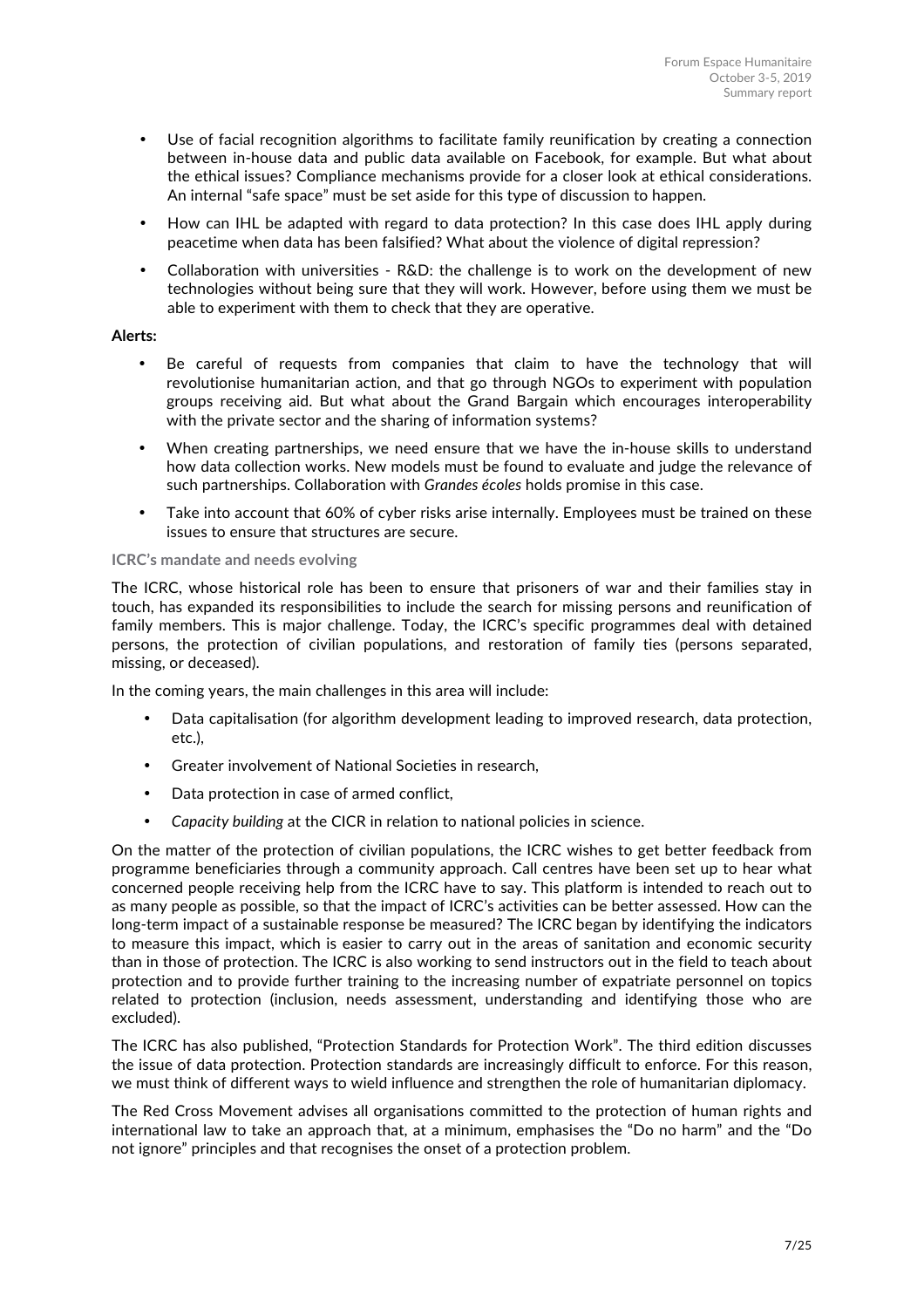To guarantee that ICRC can carry out its work in protection and to provide protection where access is difficult, digital resources are used to supplement ICRC's close physical presence notably provided by National Societies.

#### **Standards and conformity programmes**

When humanitarian aid has been called into question or when scandals concerning certain aid workers have been uncovered, it is absolutely essential to abide to the rules to act efficiently. The integrity model run by the ICRC (to decide on partnerships, strategic planning, compliance programmes, etc.) is based on three aspects:

- Culture that is, the system of shared values and beliefs governs behaviours and interactions. Culture regulates the way people exchange with each another. It acts as a compass and a control mechanism in informal settings. Conformity plays an important role in defining expectations and in promoting transparency.
- "Internal justice", which promotes integrity and assures equality.
- Internal conformity, which guarantees that the structure remains whole.

The decision to develop a conformity programme resulted from an internal assessment of the manner in which staff behaviour was managed and treated using fully decentralised means (each delegation individually determining whether the protocol had been violated and the type of sanction to apply). In an organisation which has grown exponentially, a centralised system with a global conformity office, was in itself a measure that mitigated risk. In 2018, the ICRC worked on conceptualizing a global approach to risk management as good management practice to clarify processes, roles, and responsibilities of each. Internal controls were set up to produce reliable and accurate reports (internal, external, financial, non-financial) and to ensure conformity with in-house regulations and standards.

This being a very technical area, the global conformity office has worked on clarifying concepts such as "internal control", "internal audit" or "oversight", terms that have been gradually adopted by the organisation. This office has also endeavoured to design policies and procedures intended to effectively apply the 2004 code of conduct, to develop educational materials (such as e-learning, coursework, communication tools) and coordinate prevention (carried out by field operatives, human resource personnel, etc.)

Investigations, the most operational aspect of conformity programmes, are meant to ensure that the ICRC remains an independent, unified, and caring organisation that is fully centralised in its management of allegations of misconduct. The investigative unit of the Global Conformity Office is responsible for investigating all types of cases and allegations of code of conduct violations. In terms of figures, the investigation unit's work has covered 344 allegations of potential professional misconduct and 286 investigations, 48% of which related to fraud. Also included are cases related to employee relations (for example, harassment in the workplace, exploitation and sexual abuse). The investigation is a very formal and independent management process. It is carried out by qualified professionals, investigators experienced in law enforcement, and forensic experts.

However, the growing demand for disclosures of behaviour is difficult to reconcile with the integrity of the process, but this can happen, if there is no room for interpretation when identifying a misconduct.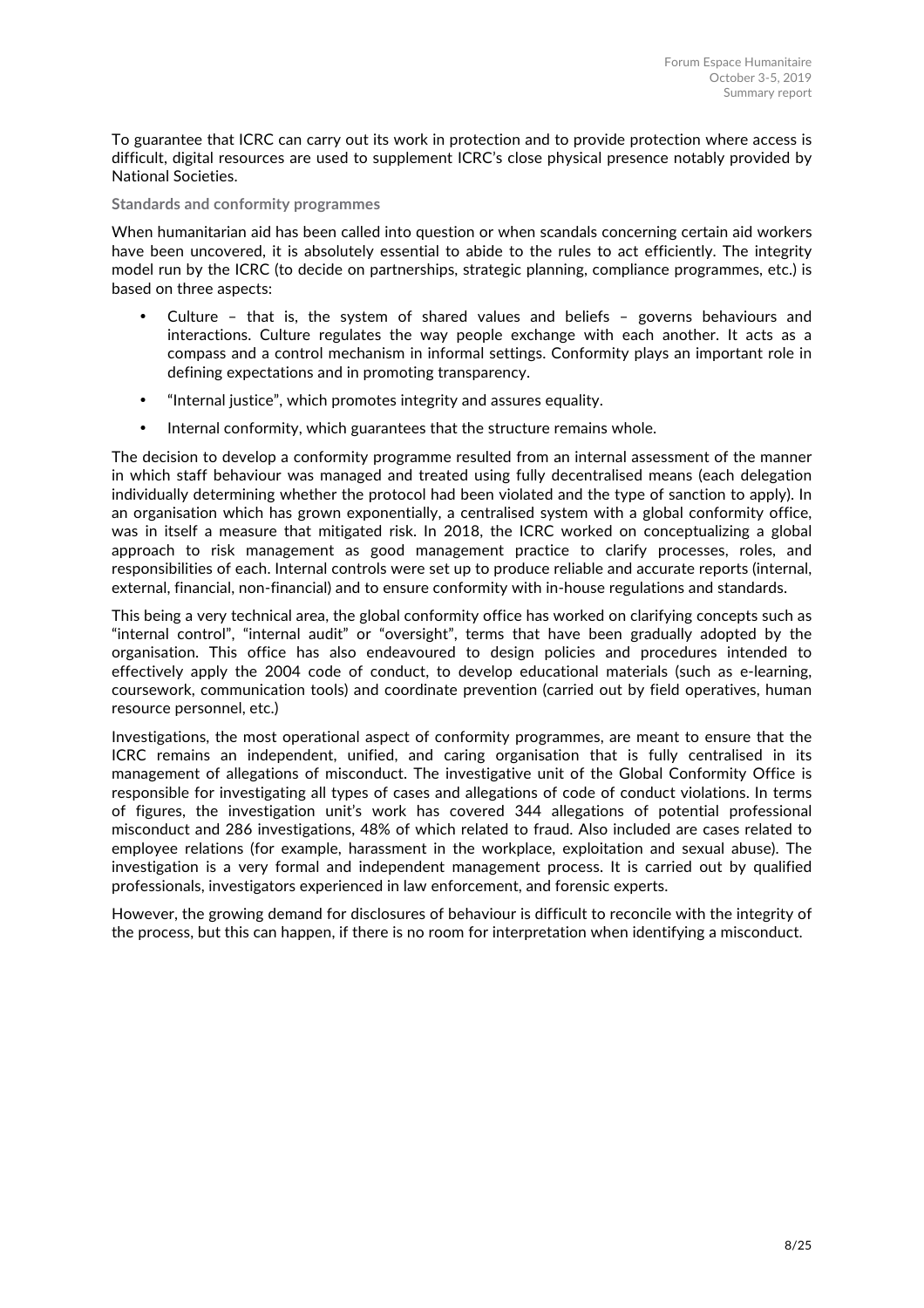#### **RECAPS OF THE WORKSHOPS**

Rapporteurs gave a recap of each workshop during the plenary session. Their information sheets report the following conclusions.

## **FEH**<br>FORUM ESPACE HUMANITAIRE Workshop "Transformations in humanitarian access" 1- Main topics discussed? ▪ What has really changed in recent years? Are French ONG victims of these changes?

Little change in having access granted for relief, but the risk has shifted to French ONGs who have been penalised by the enactment of laws against terrorism.

▪ How far can discussions and negotiations go with other actors in the field?

We must submit to the sovereignty that some States have reaffirmed, just as informal groups who undermine the actions of NGOs, such as terrorists, must do.

▪ How can these risks be managed?

Tension between our need for visibility and ensuing surveillance. Our need to act vs. our dread of sanctions in a context of precautions and withdrawal.

#### 2- Main recommendations?

- **EXECT** Look more at the strengths of French ONGs instead of feeling victimized.
- **EXECTED 2018** Leave action and development aside to make room for strategy and innovation.
- Accept reality and adapt by thinking "out of the box" without losing sight of our objectives
- Accept our responsibilities and encourage our interlocutors to do likewise.

#### 3- Looking further?

- **EXECTS 15 Stronger coordination between French NGOs to denounce, explain, influence**
- Have laws enforced whatever may be the priorities for security.

FEH I<br>:SPACE HUMANITAIRE

### Workshop "Personal commitment and citizen involvement"

#### 1- Main topics discussed?

- Conduct a self-diagnosis based on our mistakes, as well as on our successes and our strengths.
- How can we become again channels of transmission for each other, and how can we effectively connect to civil societies of the South (NGOs, social movements, and especially population groups)?

#### 2- Main recommendations?

- Accept the loss of control
- **·** Improve governance and diversity
- Collective action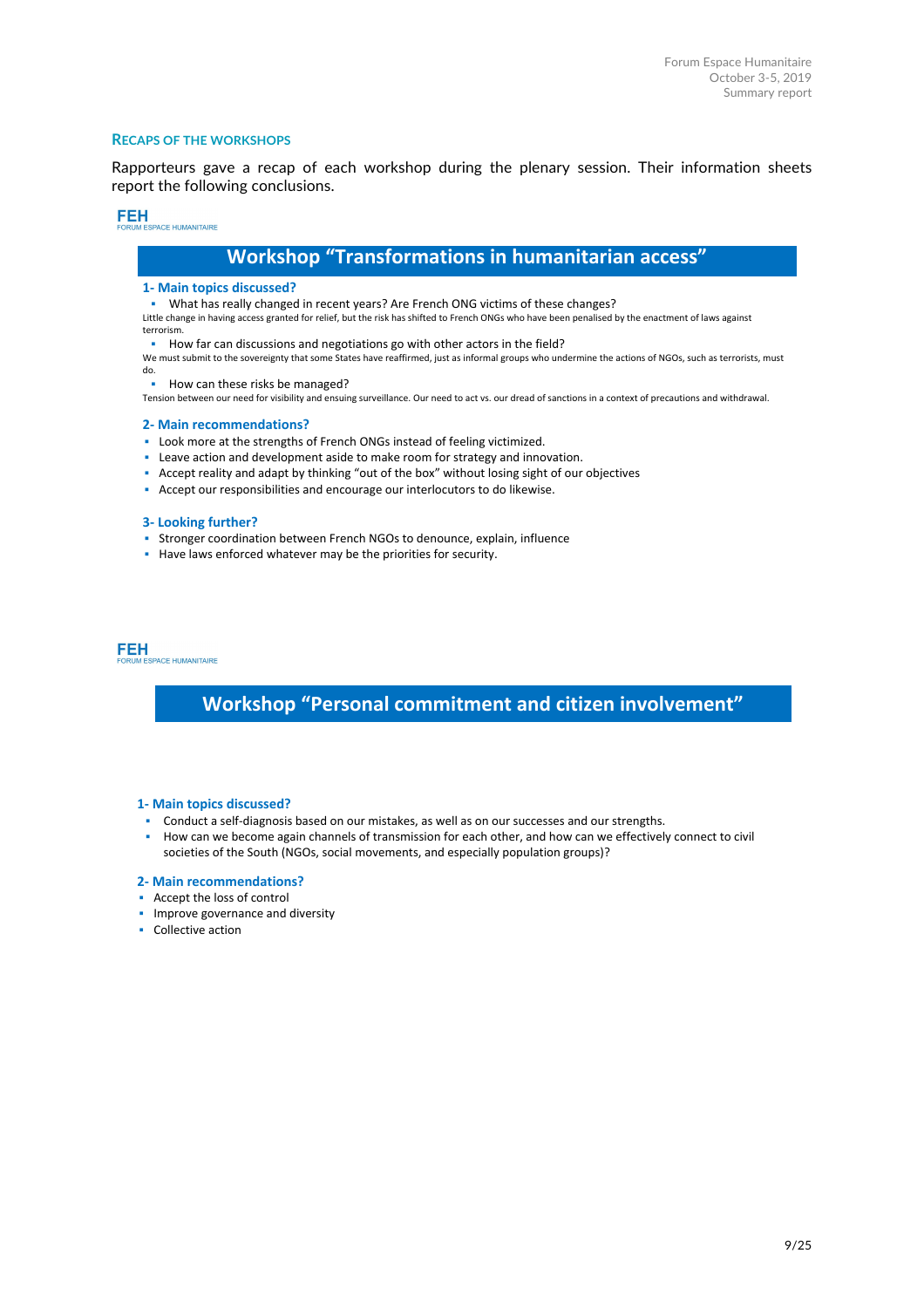#### **FEH PACE HUMANITAIRE**

#### Workshop "Innovations and Humanitarian Aid"

#### 1- Main topics discussed?

- What is innovation? Technical, organisational, transformational, R&D, etc.
- Why do we innovate? To adapt to tomorrow's challenges and to justify our existence
- Who innovates? NGOs vs the scientific sector, start-ups, businesses, etc.
- How do we innovate? Top-down (strategy) vs bottom-up (participative approach)
- What are the means allocated to innovation? Tension between the means allocated to conformity vs to operations

#### 2- Main recommendations?

- **Work in association with other actors and plan collectively for innovation**
- **Make innovation part of an overall strategy: the best way to respond to the duty to humanity**
- **•** Promote in-house innovation as a lever for building loyalty and motivating staff
- Instill a feeling and a state of mind for innovation and prepare personnel for future changes

#### 3- Looking further?

- Not only innovate on "doing" but especially on "being". Challenge the very existence of NGOs.
- Reposition ourselves away from acting as intermediaries between donors and beneficiaries.
- Move from mediating function (vertical model) towards a service provider function based on expertise (horizontal model) where everyone can have their say.
- Question how "human" will fit in tomorrow's humanitarianism.

#### **FEH**

**PACE HUMANITAIRE** 

#### Workshop "Alliances, coalitions, and pooling of resources: wishful thinking or a must?"



Pooling means the optimization of resources, goods, and means of transport through sharing.

- Why pooling? Efficiency, optimisation, impact. To go straight to the heart of the matter, to reach those who are the most vulnerable. While the private sector is
- not allowed to pool, donors and the humanitarian sector can. A review of the concept, "coopetition", a model combining cooperation and competition.
- Twelve aspects of pooling and four large pooling projects:
	- Training presented by Gilles Collard (Bioforce) and Joël Weiler (Médecins du Monde)
	- Shared logistics presented RLH (11 organisations) and ACF
		- Research in knowledge, monitoring, and evaluation presented by Véronique de Geoffroy (Groupe URD)
	- Sharing of structural costs presented by Manuel Patrouillard (HI)
- Two other pooling projects:
	- Expatriate taxation presented by Coordination Sud
	- Alliance Urgence already has six member organisations

#### **INTER-MINISTERIAL EVALUATION OF THE HUMANITARIAN EMERGENCY FUND**

Presentation of the inter-ministerial evaluation of the humanitarian emergency fund (HEF), an instrument of the Crisis and Support Centre (CDCS), for the period 2015-2018 and commissioned by the Ministry of Foreign Affairs. The objectives of this study were to a) make a situational analysis and an evaluation of this instrument, b) analyse its relevance (what needs has it met? what objectives?), c) assess the financial leverage effect (does it finance projects that NGOs could not have funded without this instrument?), and d) analyse the coordination of the French humanitarian response and measure the effectiveness of the HEF-funded interventions. It will be a matter of setting up a qualitative analysis based on interviews with various stakeholders (a sampling of ministries, partners, beneficiaries, NGOs, to reflect a balance in terms of crisis zones, types of funding, size of NGOs, etc.), and of field missions.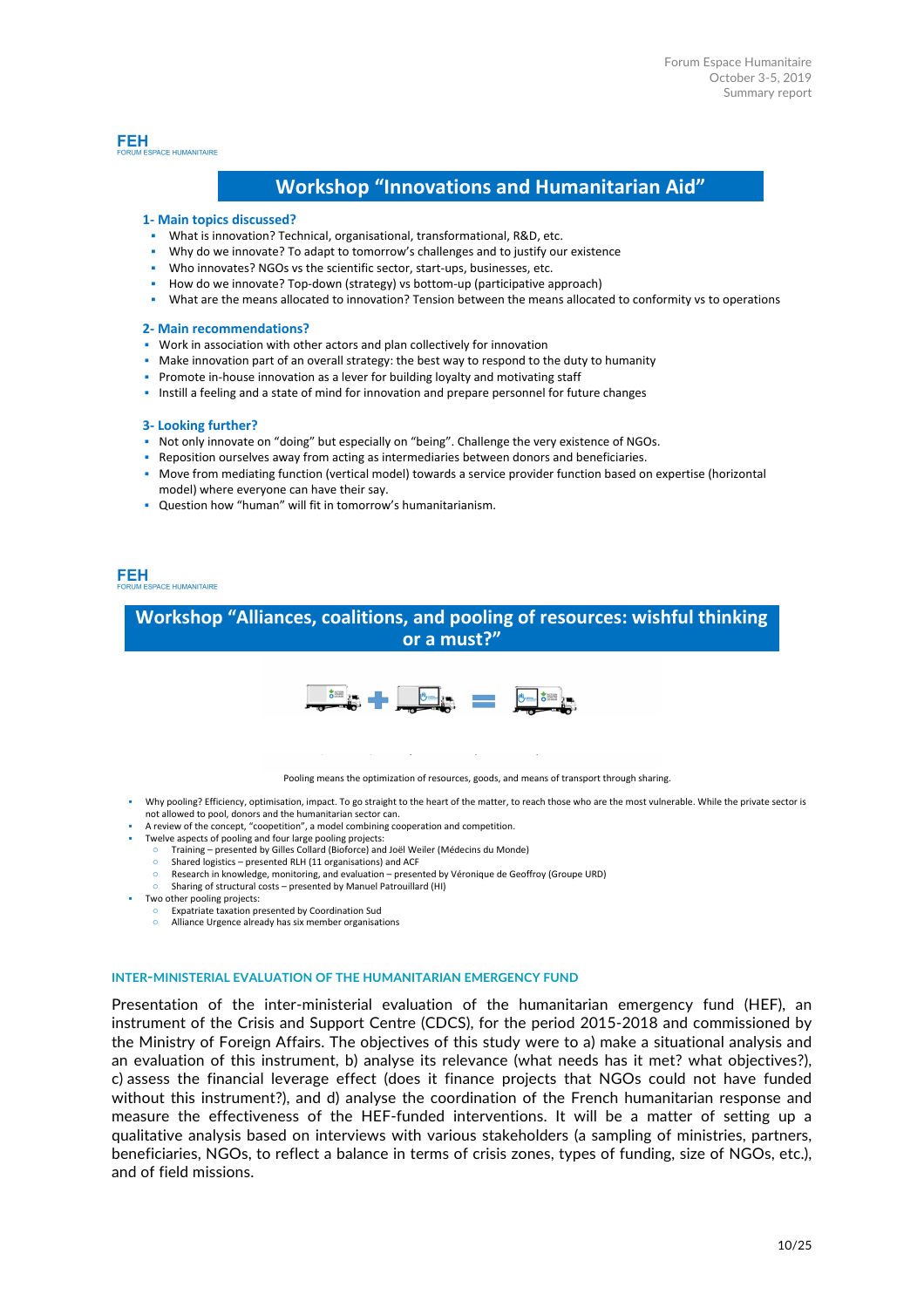#### **GENERAL DISCUSSION**

Four trends emerged from these discussions:

- The growing complexity of humanitarian crises (e.g. Ebola) and the kaleidoscope of players scenarios, challenges, etc.
- o **The complementarity** among national and international French NGOs with UN agencies, among humanitarian organisations and businesses, researchers, civil society and other actors lying outside the humanitarian sphere.
- o **The convergence,** rather than the counterproductive compartmentalisation, of humanitarian action, development, peacekeeping, and social transformation.
- o **Empathy**, the attribute required to generate a human bond between humanitarian staff and the people we serve.

The SDGs have ambitious objectives. What are we to do to with the "Leave no one behind"? What are the priorities of the Grand Bargain? What will become of the Nexus? How are environmental issues to be understood? All of our organisations are developing successful advocacy campaigns, yet we are making less of an impact on public opinion. Do we need a humanitarian Greta Thunberg?

#### **The question of generational changes**

To reach a dialogue between different generations, we must find a way to reaffirm the story of humanitarianism. The gap is widening between humanitarian staff and reality on the ground (increasing number of procedures, reports, monitoring activities, evaluations).

How can we share the humanitarian commitment that motivates us? Young people today are very committed. What have we gotten wrong that prevents us from connecting with them? Today's economic model sustains the power of technocracy. The humanitarian approach is based on a desire to come together and on an inquisitiveness for others. Nowadays, humanitarianism has come to oppose "being together" (prison environments, separate timetables, military convoys, etc.). Security issues and technocratic power have weakened human relationships. Let us try to have greater interchange.

Advise young people to expose themselves to the "danger of amateurism", etymologically speaking, and to search within themselves the points of contact that will help them become useful. There is a generational divide between young people seeking to be radical, and us, the "dignitaries", the institutionalists, wary and adverse to risk, diplomatically minded and ready to negotiate. This gap is hard to overcome, and all the more so in that we give young people little arm room.

A proposal to pool resources was made to address the issue of mentorship. How can we make ourselves available to the younger generations? We need to show them that we care about them and that we need them. Our work has become more professional, and rightly so, yet we must arouse interest in the younger generations for the decision-making bodies of NGOs. We must stay dynamic and think of new forms of commitment and new models for our organisations.

#### **"CONVICTIONS" SESSION**

The 2019 edition of the "Convictions" session was devoted to "The new generation of humanitarian leaders". What drives us today? Injustice, the attitude of others, the global meaning of our actions, which must be elevated to the rank of a universal system, and renunciation through selfless commitment.

The institutionalisation of our organisations is troublesome, but it is a testimony of a sustainable set of values that puts human beings at the endpoint, that places selflessness as a pivot in the play for power, in one that speaks to us of humility. Leaders have a duty of setting an example and of having the courage not to please, to decide, and to control their emotions. Let us preserve the sincerity, the modesty, and the clarity of our words and of our actions, because confidence emanates from this. Let us be confident in that what we do is good, in that our relationships with others is virtuous, and this helps build peace. Let us call into question our way of doing things coming from a "white, atheist, Western" point of view. Let us open up the way, one that is less black-and-white, and let us convince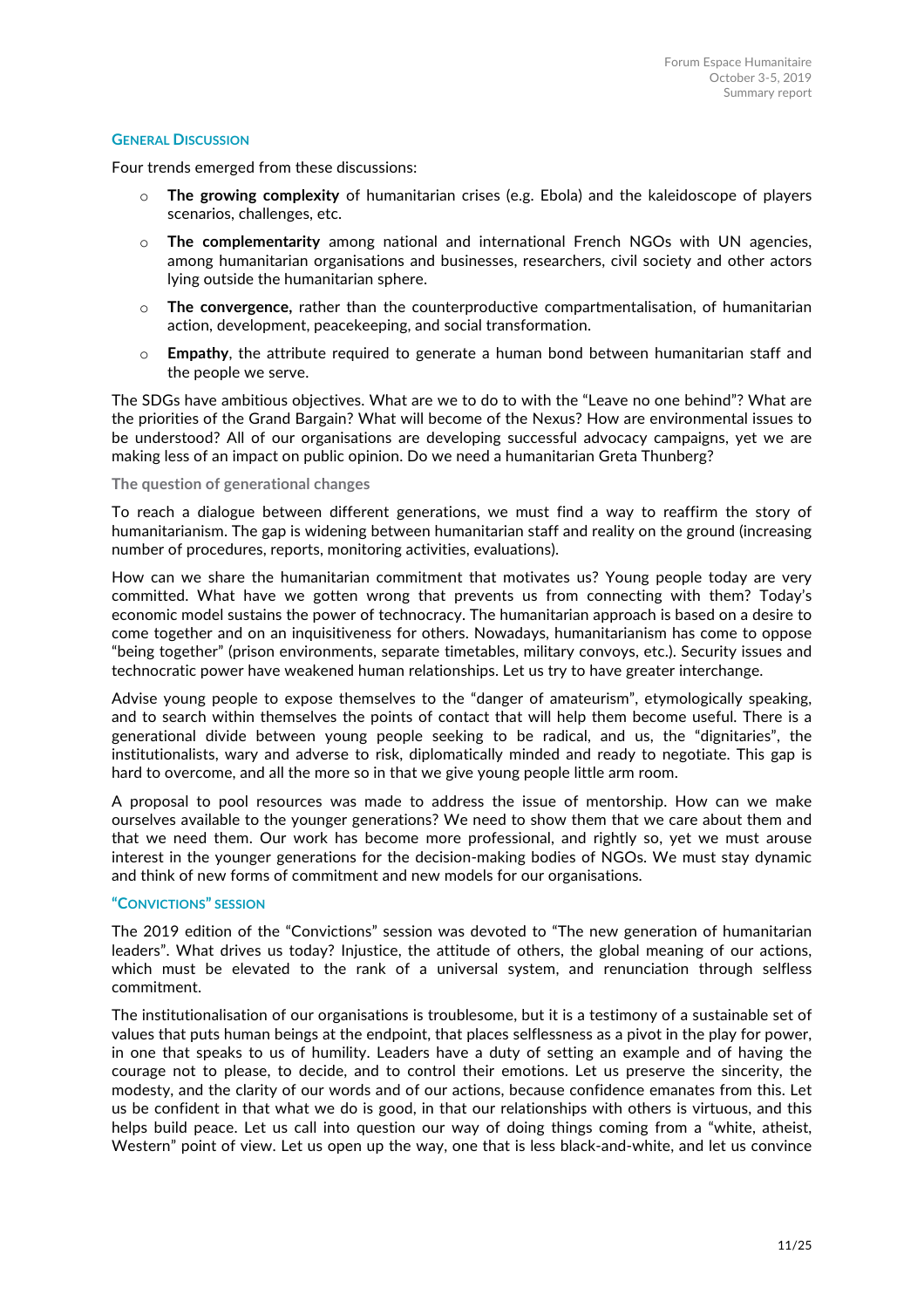ourselves that selflessness is at the crux of all of this. We must always be driven by the standpoint of others.

Humanitarian organisations are not the sole bearers of humanism or of humanitarian aid. There is something much deeper harboured within each individual. We are each capable of doing humanitarian work, of utilising our skills and our professions to work toward a humanitarian objective. NGOs are created to meet needs. Faced with a crisis, faced with a disaster, citizens mobilise themselves, and build structures that are specifically designed to respond to them, but doomed to disappear. But the structures we are creating must adapt and evolve in the same way as do the crises we encounter. Humanitarian aid is like the myth of Sisyphus. With this in mind, let us be ready to recreate the wheel at each new development.

NGOs often operate in a survival mode, keeping their organisations barely afloat and trying to apply a model that no longer works. We get the impression that their goal is to expand when it should rather be to relieve suffering. How should this trend be treated? We talk a lot about procedures and cost reduction, but we must return to the formulation of ideas and principles and deliver a greater humanitarian impact. Let us build bridges between humanitarian workers and developers and give value to our know-how and our expertise. We must allow those involved in development, those who have real experience in building partnerships with local organisations, to gain access wherever we do. Let us ask ourselves very early on how we can fit into a public policy framework, in which the capacity of local organisations is strengthened. Let us use the right terms to describe the bridges connecting cultures that are so different.

In France, since we have a real tendency to flagellate ourselves, we find it hard to value our major successes. Let us strive to identify them, and allocate more resources for greater creativity in our actions. We must invest in research, allocate resources that will make us more convincing. Let us take innovation as a thought process: "Innovate for what?" And let us make sure that our innovations are replicable and that they have been planned with local communities, so that they carry meaning, and, above all, relevance.

We must ensure that the settings we have helped develop are sustainable. We must bear responsibility both at individual and institutional levels. Stakeholders are not the sole beneficiaries of projects, but also the people from within the organisation. We cannot talk about humanity and then make decisions that are not humane. We need to think about the impact of our actions, so that communities receiving aid are disrupted in the least. Let us not take more than what we give and let us give with respect. Empathy and dignity are key. Every organisation has its mission, but the framework of that mission is just a tool from which we must be able to detach ourselves. The so-called southern NGOs require the expertise and the organisational and managerial skills that we can provide, but the project design must originate in the field. Local funding is multi-faceted.

From this perspective, everyone seems to agree politically on the principle of localisation. But in practice how does this apply in the field? In setting up localisation, we must, in all cases, maintain ties with the people being helped thanks to international solidarity, and keep an open dialogue.

We are immensely accountable to our beneficiaries, but much more to those for whom we exist, i.e. people. We are indebted to donors who are providers of aid, who support us and whom we represent. The lack of concern for people is perhaps one of the reasons for the revival of citizen movements in this civil society that we are meant to embody. We must give civil society the opportunity to act. We must view ourselves as a conduit for their commitment and restore to citizens their feeling of being actively involved.

Recent concerns (e.g. climate change, deadlocked conflicts, etc.) require a different approach. We must identify cross-national causes, and the cause for climatic change is undoubtedly one of them. We must think ahead and build bridges between the world of tomorrow that will be radically different in terms of energy, our relationship to nature, and the economy. And this includes humanitarian action. We are committed to serving others. What are our responsibilities as humanitarians today on the issue of climate change? We have the duty of getting politically involved. We are the front-line eyewitnesses ready to act as key players in mobilisation. Let us come together around the newly formed and existing mobilisations and take our place as humanitarians.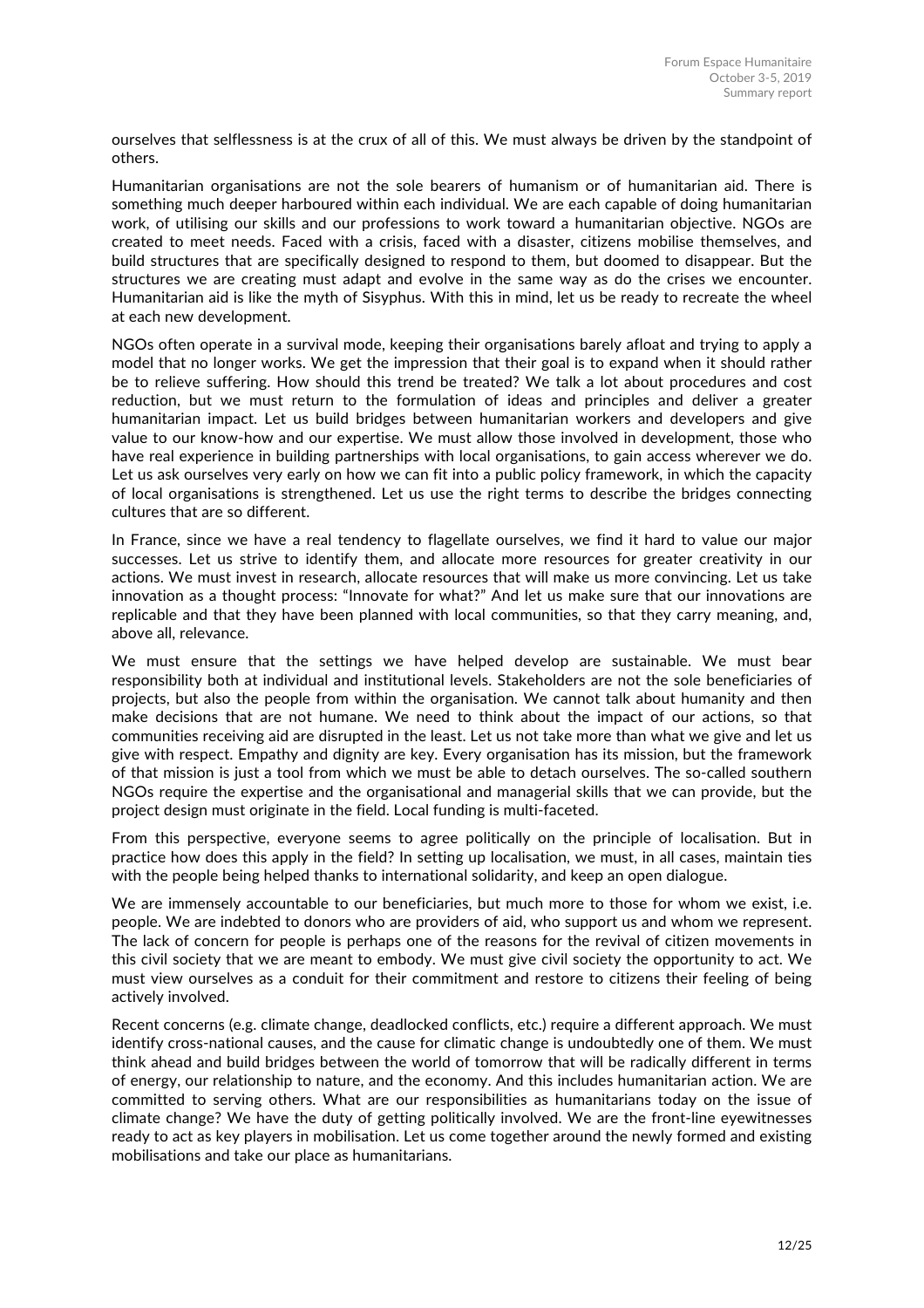#### **GUIDELINES FOR THE ROUND TABLE:**

#### **NEUTRAL, IMPARTIAL, AND INDEPENDENT - LOOKING TOWARDS 2030?**

*Round table 1 - Thursday October 3, 2019, 3:00 p.m.-4:30 p.m.*

#### **Introductory paragraph (appearing on the FEH program)**

*What has really marked the humanitarian sector in the last 10 years? What have been the constants? The developments? The fractures? What lessons have we learned today? What should be noteworthy in the next 10 years?*

### **Contributors**

#### *Introduction by the Steering Committee*

#### *Moderator:*

! **Virginie Troit,** General Director, French Red Cross Foundation

#### *Speakers:*

- ! **Cécile Aptel,** Director of Policy, Strategy and Knowledge, International Federation of Red Cross and Red Crescent Societies
- ! **Claus Haugaard Sorensen,** diplomat and former Director General of ECHO
- ! **Dr. Richard Kojan,** Physician, President of Alima

#### **Guidelines**

**Part 1.** Now in the tenth year of the FEH, we would like to open the discussions with a report covering a historical perspective of the issues faced by various organizations, as well as the constants, the disruptions, and the developments that have marked the humanitarian sector over the last ten years.

Since 2009, the year the first FEH was launched, the humanitarian sector and each of your organizations have been affected by numerous crises and emergencies: destructive disasters sizeable enough to devastate an entire country like Haiti, the Philippines, or just recently the Bahamas, the Arab spring and the Syrian crisis, the wars in Yemen, Sudan, and South Sudan, the mass migration of the Rohingyas, the issue of migration on several continents, the exponential rise in the numbers of refugees and IDPs, the spread of epidemics such as Ebola, the 2016 World Humanitarian Summit and its recommendations for local control that are somewhat difficult to apply, the SDGs and the awareness of global warming and its likely acceleration. The boundaries between "here" and "there", and the issues of peace, emergency vs long-term intervention, the North vs the South are, more than ever, being put to the test.

**Part 2**. Our sector, having developed on the basis of humanitarian principles, has grown steadily since 2009 in response to ever-rising needs. What about in 2019? How are NGOs and international aid providers preparing for the next decade? In terms of perspectives, what are the main lines of action:

- a) When pursuing current general trends;
- b) In view of changes or disruptions that are less likely to occur during this period of transition?

How can humanitarian action anticipate these? Is there enough upfront preparation? Are our principles still a real factor and who are the ones opting for other principles? And which principles?

These different questions will be discussed with participants in relation to the structuring of the humanitarian sector (or sectors), the governance and the norms of international and national NGOs, the involvement of hybrid groups, and the impact of technological advances. The three speakers will explain how their organizations have accounted for these points since 2009 and through to 2030 to deal with these issues, and how they have developed operational strategies for the coming decade: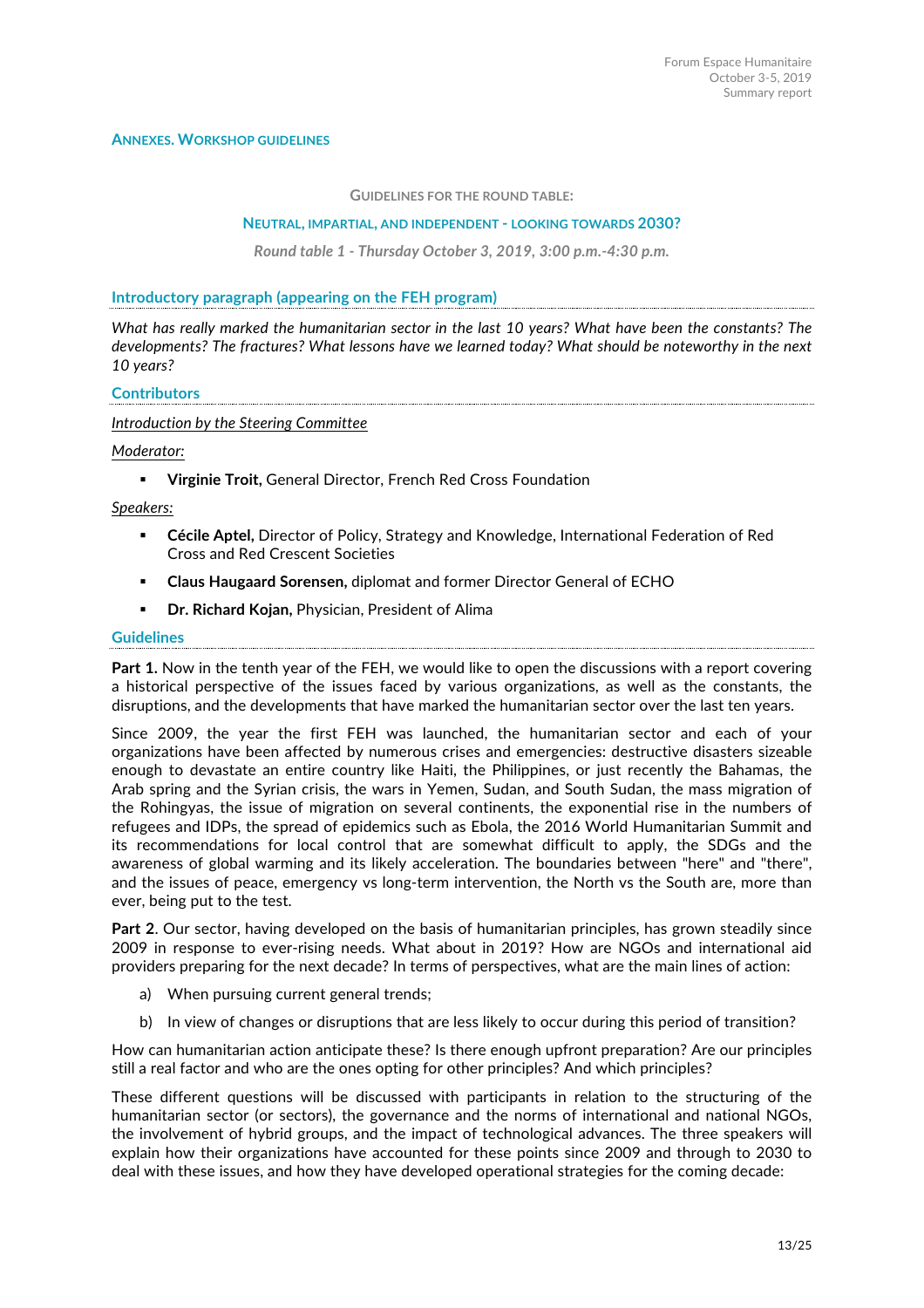• Cécile Aptel /IFRC and the challenges of the 2030 Strategy

• Claus Sorensen/The challenges and the real issues facing the multilateral and bilateral provision of aid in the aftermath of the World Humanitarian Summit

• Richard Kojan/The emergence of hybrid groups and partnerships with the South, as in the case of the Alima platform

#### **Part 3**.

Over the next 10 years, to what extent will non-institutional fora such as the FEH still be relevant, and for which groups and with which objectives?

Should these for be expanded or redefined? What about their networking?

### **Recommendations for the speakers and the facilitator**

Speakers will have eight minutes at most for their introduction that should launch the discussions. The speakers are free to intervene during the exchanges as often as they wish. The role of the Moderator will be to point out the specific issues to be addressed by each speaker and to manage the floor during the discussions. Each speaker will be contacted personally by the Moderator to define the theme of his intervention.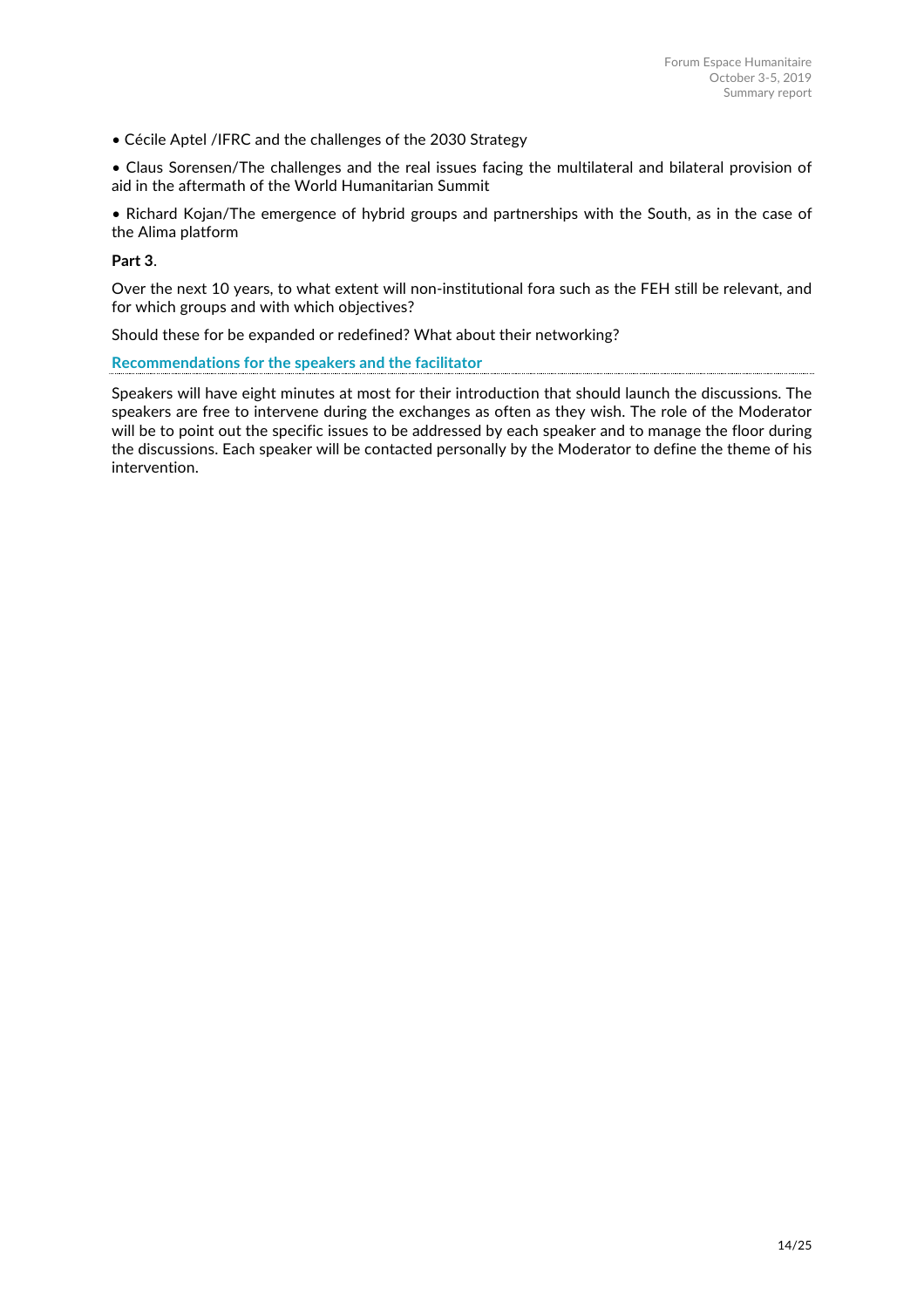#### **GUIDELINES FOR THE WORKSHOP: TRANSFORMATIONS IN HUMANITARIAN ACCESS**

*Workshop 1 – Thursday, October 3, 2019, 5:00 p.m.-7:00 p.m.*

#### **Introductory paragraph (appearing on the FEH program)**

*The transformations of humanitarian access will be discussed here, first, from the angle of the State's assertion/reaffirmation of its sovereignty and its tight administrative constraints, and, second, the politicization of aid. The impact of the changing nature of conflicts, as well as the risks related to the greater use of local organizations and their staff will also be discussed. What are the adaptations, the mechanisms, and the practices that our organizations can set up to deal with these developments? What should be the role of collective advocacy at the European level?*

#### **Hosts**

- ! **Florence Daunis,** Deputy Director General of Operations and Technical Resources, Handicap International Federation
- ! **Alexandre Giraud**, Director General, Solidarités International
- ! **Michael Neuman,** Directeur of Studies, CRASH-MSF

#### Facilitator :

! Karl Blanchet, London School of Hygiene and Tropical Medicine/Geneva CERAH

Rapporteur: to be announced

#### **Guidelines**

The title of the workshop implicitly suggests that the access to populations who are at risk, who are vulnerable and in need has been substantially restricted in recent years. The hosts will begin clarifying this initial supposition by recalling some of the semantic definitions that are needed for enlightened discussions. They will attempt to distinguish different types of crisis situations, and clearly describe the characteristics of exceptionally severe crises, like the one that has occurred in Syria. Has access to populations really been restricted? If so, how can changes in acquiring access be more fully explained? Other topics will be tackled in connection with humanitarian access, such as the politicization of aid, the administrative constraints to access tied to international developments (banking compliance, antiterrorist measures, extra-territoriality of US law, etc.), as well as national sovereignty, which has supposedly become a hot topic in today's discourse. Also, to be mentioned are the characteristics of some of today's conflicts, where the frontline is often set in the midst of civilian neighborhoods, and where the distinction between combatants and noncombatants is often blurred. In this context, how can gaining access to populations be negotiated? What are the compromises that international organizations must make when they negotiate? Can we conceive a notion of "European-wide advocacy", or do our positions differ to the point that we must resort to "reasoned skepticism"?

#### Objectives of the workshop :

- 1. To find a common agreement on the degree of humanitarian access to populations at risk that transcends our different points of view
- 2. To identify the strategies that we can collective apply to improve the supply of humanitarian aid and protection

#### **Recommendations for the hosts and the facilitator**

In order to promote interaction and discussions among FEH participants, each workshop will be introduced by two or three hosts whose role will be to define the scope of the discussions. The hosts will each launch the discussions by presenting their point of view for five to ten minutes. The floor will then be passed on to all participants. The facilitator will ensure that the discussions run smoothly, and the host may intervene if desired.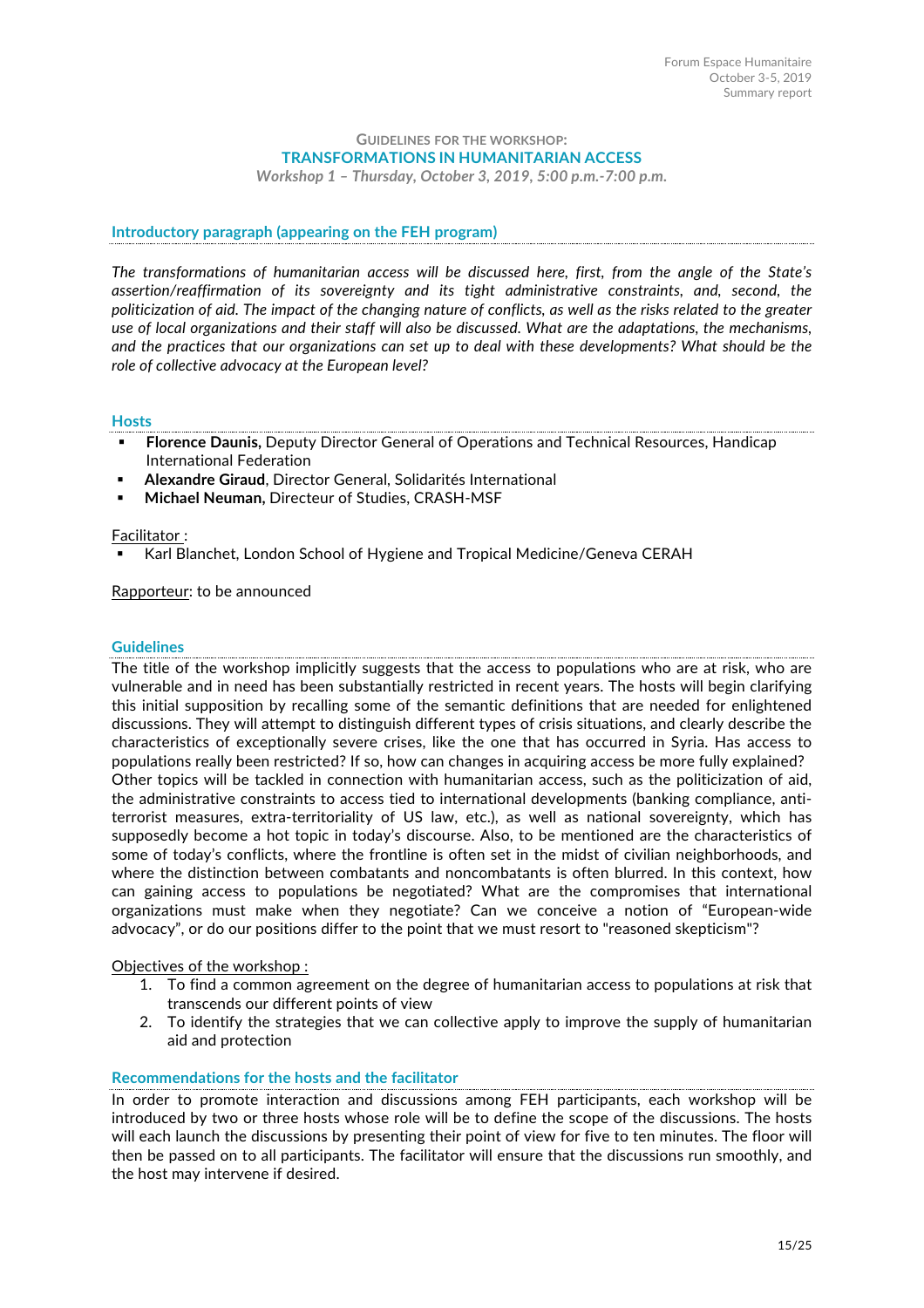The workshop is prepared ahead of time with the facilitator who advises the hosts and liaises with the organizers. The hosts and the facilitator can agree on the best way to make the workshop dynamic and have it generate ideas and concrete results.

The rapporteur, preferably chosen ahead of time among the workshop participants, will be responsible for presenting the summary of the discussions during the plenary session on Friday afternoon.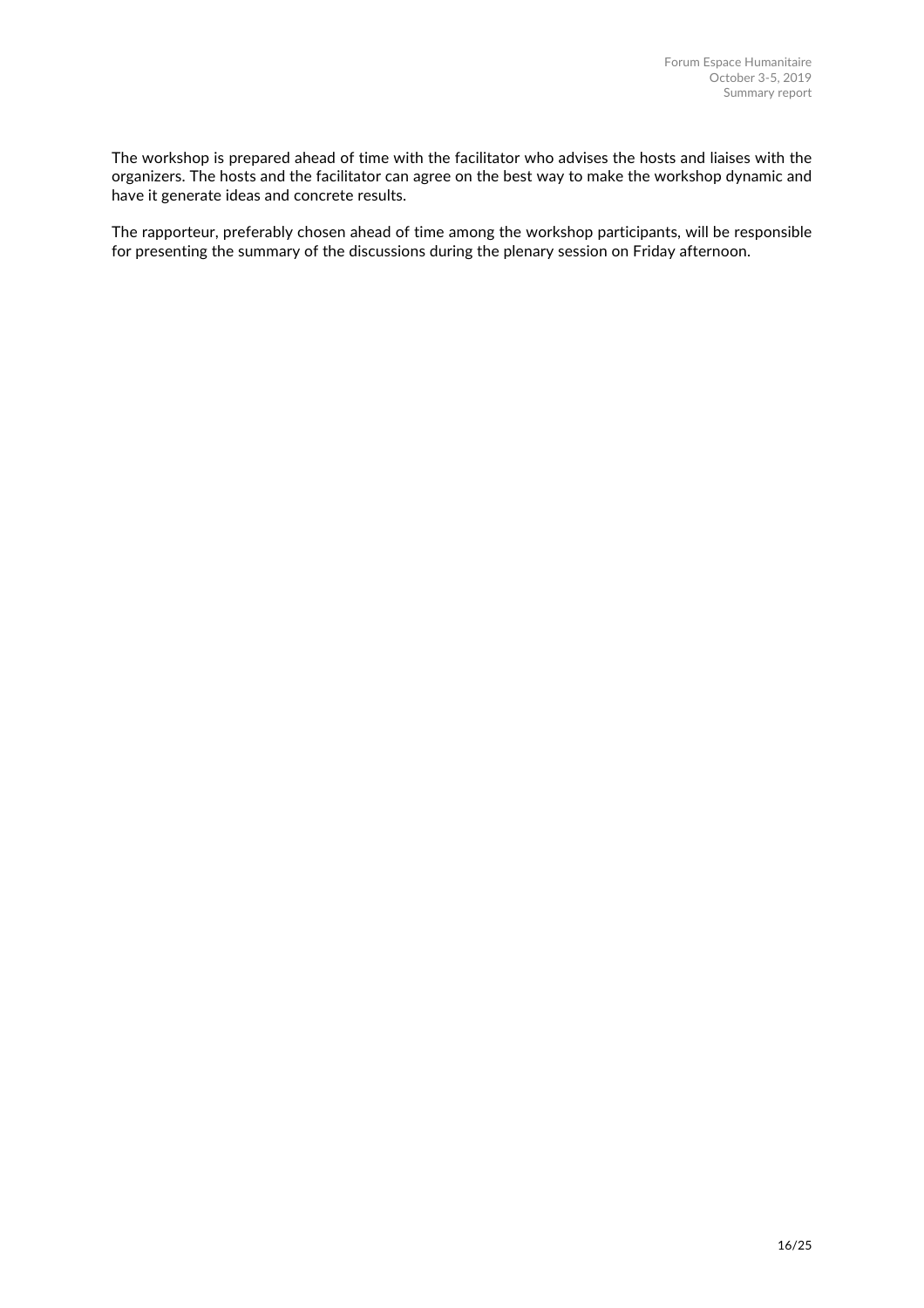#### **WORKSHOP GUIDELINES**

#### **PERSONAL COMMITMENT AND CITIZEN INVOLVEMENT**

#### *Workshop 2 – Thursday, October 3, 2019, 5:00 p.m.-7:00 p.m.*

#### **Introductory paragraph (appearing on the FEH program)**

Issues related to citizen involvement and individual commitment in our organizations. What are the new types of commitment that express solidarity? Citizen involvement: how to re-enlist support, generate greater impact on policies, address the major challenges related to global warming, respect for international law, self-withdrawal, and the rise of extremism? How to attract the younger generation? How to extend the democratic process? How can we take into account citizen action that is carried outside the traditional framework of NGOs of the North, as well as of the South. The matter of advocacy and the focus on innovative modes of action: "judicialization" and the search for new alliances in civil society.

#### **Hosts**

- ! **Antonio Donini,** co-founder of United Against Inhumanity
- ! **Cécile Duflot**, General Director, Oxfam France

#### **Facilitator**

! Boris Martin

*Rapporteur: to be announced*

### **Guidelines**

The workshop will begin with the video: https://www.youtube.com/watch?v=rgYaZAUzwuY

This video, sent to the participants prior to the workshop, retransmits the speech of the Indian writer, Arundhati Roy. It was transcribed in the article "Les périls du tout-humanitaire," published by *Le Monde Diplomatique* in October 2004.

Arundhati Roy's vibrant talk must clearly challenge us. Her speech may seem to us, in some respects, too caricatural² and it may paradoxically support the view described in "The Tears of the White Man", expressing the self-perceived guilt that our organizations have never been freed from. It is true that we can be proud of our achievements, of our actions, of our campaigns, of being simply who we are. But this speech must still, 15 years later, push us to honestly question ourselves. Calmly but in all sincerity.

We can in fact refute some of Arundhati Roy's remarks, but we cannot help but hear her talk of a resonance of mistrust, even hostility, displayed by certain populations that we seek to save just like we would save the citizens/potential donors in our own countries. And we cannot help noticing in our society the younger generation's lack of interest toward our organizations, which the older generation used to cite as examples of what represents a "serious" commitment. In examining the root causes for this indifference, is there not the feeling that NGOs are relieving the States of their responsibilities (by allowing them to make savings in the process), and that they act as facilitators of globalization, the cause of so much harm to populations?

Have we not, as NGOs, ended up monopolizing the mobilization of citizen support-technically and not ideologically speaking? Have we not been led to believe that the quasi-official representatives of civil society, who are actually people and not NGOs, are too often the "deciders"? Our somewhat justifiable excuse is that we are the spokespersons for those who have no say, yet have we not failed to hear the strong voice of our "beneficiaries" - our "victims" - and of those who can no longer put up with "the rule of NGOs " that we seem to represent for many? How can we catalyze the expectations of citizens, activists, and "victims", so that they, in turn, come to support our common efforts?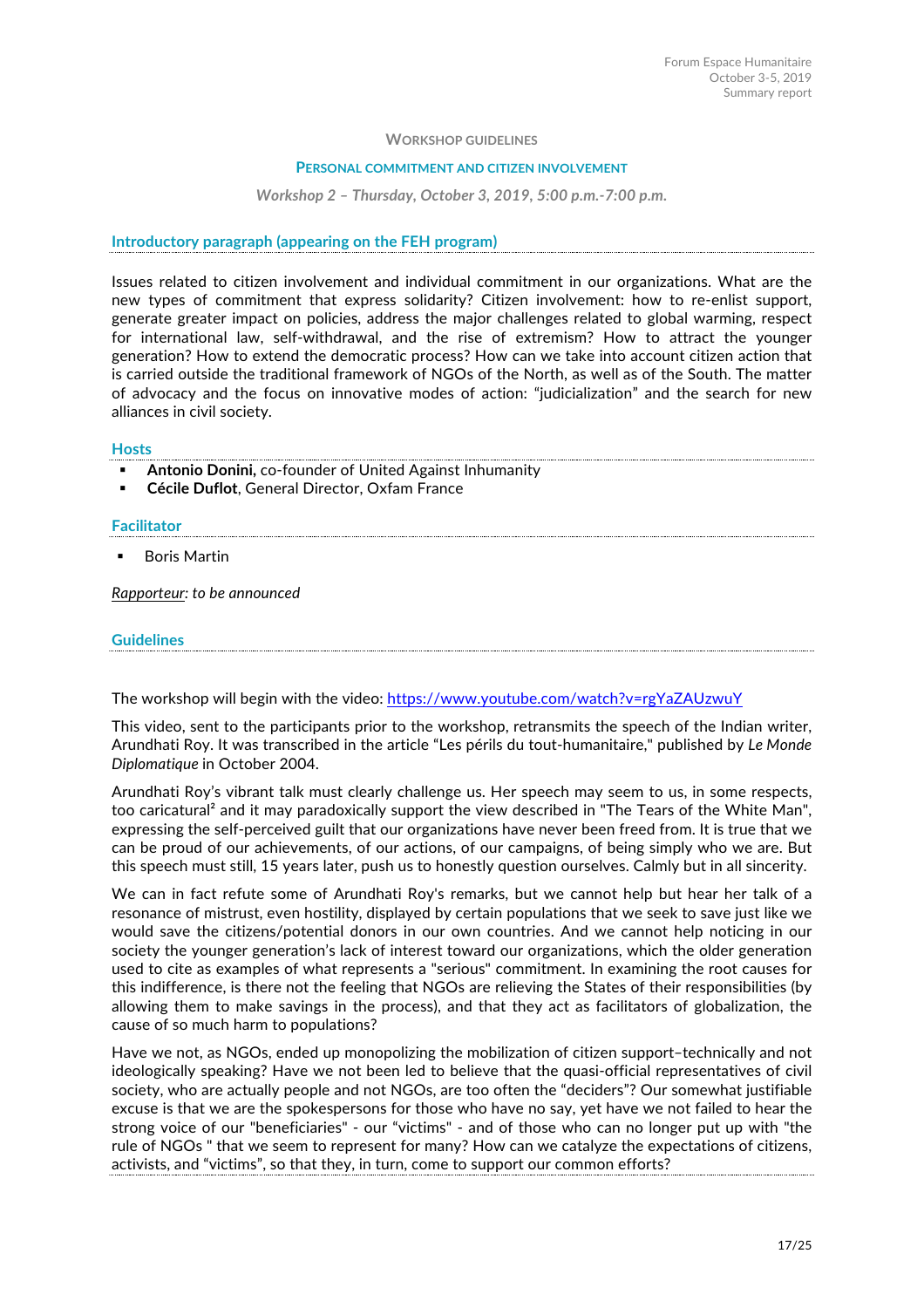Workshop participants will be able to ask questions about personal commitment within our organizations and citizen involvement. What are the new types of commitment that can express solidarity? How can we re-enlist support, generate greater impact on policies, address the major challenges related to global warming, respect for international law, self-withdrawal, and the rise of extremism? How to attract the younger generation? How to extend the democratic process? The matter of advocacy will also be explored, including new modes of action such as "judicialization" and the search for new alliances in civil society.

#### **3 objectives:**

1. To arrive at a true self-diagnosis and an evaluation of our shortcomings and our excesses, of our successes and our strengths,

2. To determine how we can once again transmit the expectations and the sentiments of insurrection of populations we defend, and how we can effectively connect with civil societies (NGOs, social activists, and people in general) in countries of the South,

3. To determine how we can oppose the neoliberal offensive that is expressed by the constraints imposed by public donors, by the terms of partnerships proposals with private enterprises, and more generally by the changes in our modes of operation of our NGOs in their finances and management, leading to disenchantment and stereotyped communication.

### **Recommendations for the hosts and the facilitator**

In order to promote interaction and discussions among FEH participants, each workshop will be introduced by two or three hosts whose role will be to define the scope of the discussions. The hosts will each launch the discussions by presenting their point of view for five to ten minutes. The floor will then be passed on to all participants. The facilitator will ensure that the discussions run smoothly, and the host may intervene if desired.

The workshop is prepared ahead of time with the facilitator who advises the hosts and liaises with the organizers. The hosts and the facilitator can agree on the best way to make the workshop dynamic and have it generate ideas and concrete results.

The rapporteur, preferably chosen ahead of time among the workshop participants, will be responsible for presenting the summary of the discussions during the plenary session on Friday afternoon.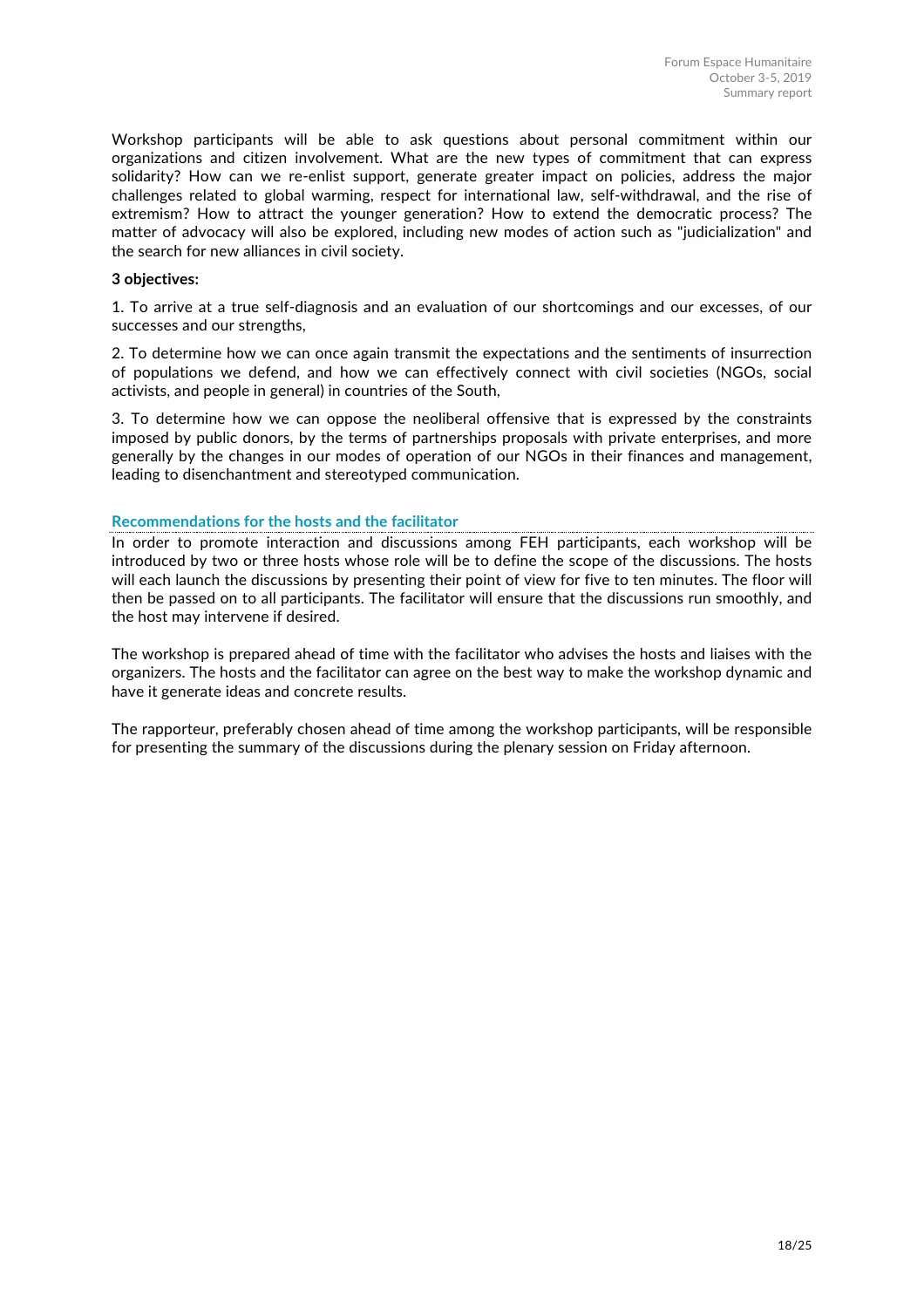#### **WORKSHOP GUIDELINES**

#### **INNOVATIONS AND HUMANITARIAN AID**

#### *Workshop 3 – Thursday, Octobre 3, 2019, 5:00 p.m.-7:00 p.m.*

#### **Introductory paragraph (appearing on the FEH program)**

Today, how should we understand " innovation "? Should this term be restricted to development and the use of new technologies (virtual reality, unmanned vehicles, etc.)? Is innovation an expedient that humanitarians use to rationalize their own existence and their own relevance as they modernize their long-established courses of action? What are the troubling, the experimental, and the ethical aspects of innovation? Is a new form of humanitarian aid emerging? Have we not overused the term "innovation"? Is it still synonymous with added-value? With progress?

#### **Hosts**

- ! **Nan Buzard,** Director of Innovation, ICRC
- ! **Marie-Pierre Caley,** General Director, ACTED

still synonymous with added-value? With progress?

! **Emmanuel Guillaud,** Secretarial Lead, Transformational Investment Capacity (TIC), MSF

#### **Facilitator**

! *Audrey Sala*

*Rapporteur: to be announced*

#### **Guidelines**

Today, how should we understand "innovation"? Should this term be restricted to development and the use of new technologies (virtual reality, unmanned vehicles, etc.)? What are the troubling, the experimental, and the ethical aspects of innovation? Have we not overused the term "innovation"? Is it

For some, innovation is the catalyst needed to adapt to the profound transformations underway; a way for humanitarians to "continue to rationalize their own existence and their own relevance as they modernize their long-established courses of action ".

For others, this approach to innovation will not solve "real" problems. The historical humanitarian thought process is "obsolete" and a new form of humanitarian aid is "bursting at the seams" of outdated structures. We must therefore face up to the profound upheavals that will follow and that will inevitably lead to a "controlled revolution". The challenge for traditional humanitarians is to either evolve or disappear. Consequently, they must undergo a drastic paradigm shift.

In practice, how has innovation been incorporated by humanitarian organizations into their structures and modes of operation? What are its positive and/or negative impacts on the humanitarian sector? What are its identifiable risks?

Fundamentally, isn't the main issue raised by innovation the "why", rather than the "what" or the "how"? For which purpose and for which strategic objective? What loss would there be of not taking on innovation? How can we stay open to change and continue adapting, yet still remain essentially "humanitarian"?

**T**he issue is, certainly above all, a matter of intention. We must therefore look towards the future while bearing in mind the changes that are underway. We must differentiate between what troubles us and what can be of use to help us. Rather than taking a defensive attitude, we must project ourselves forward, all while reflecting on how to stay "humanitarian".

With their values, their skills and their experience, French NGOs are better equipped than others to meet this challenge, with a watchful eye, yet with optimism, assertiveness (that is, an outlook that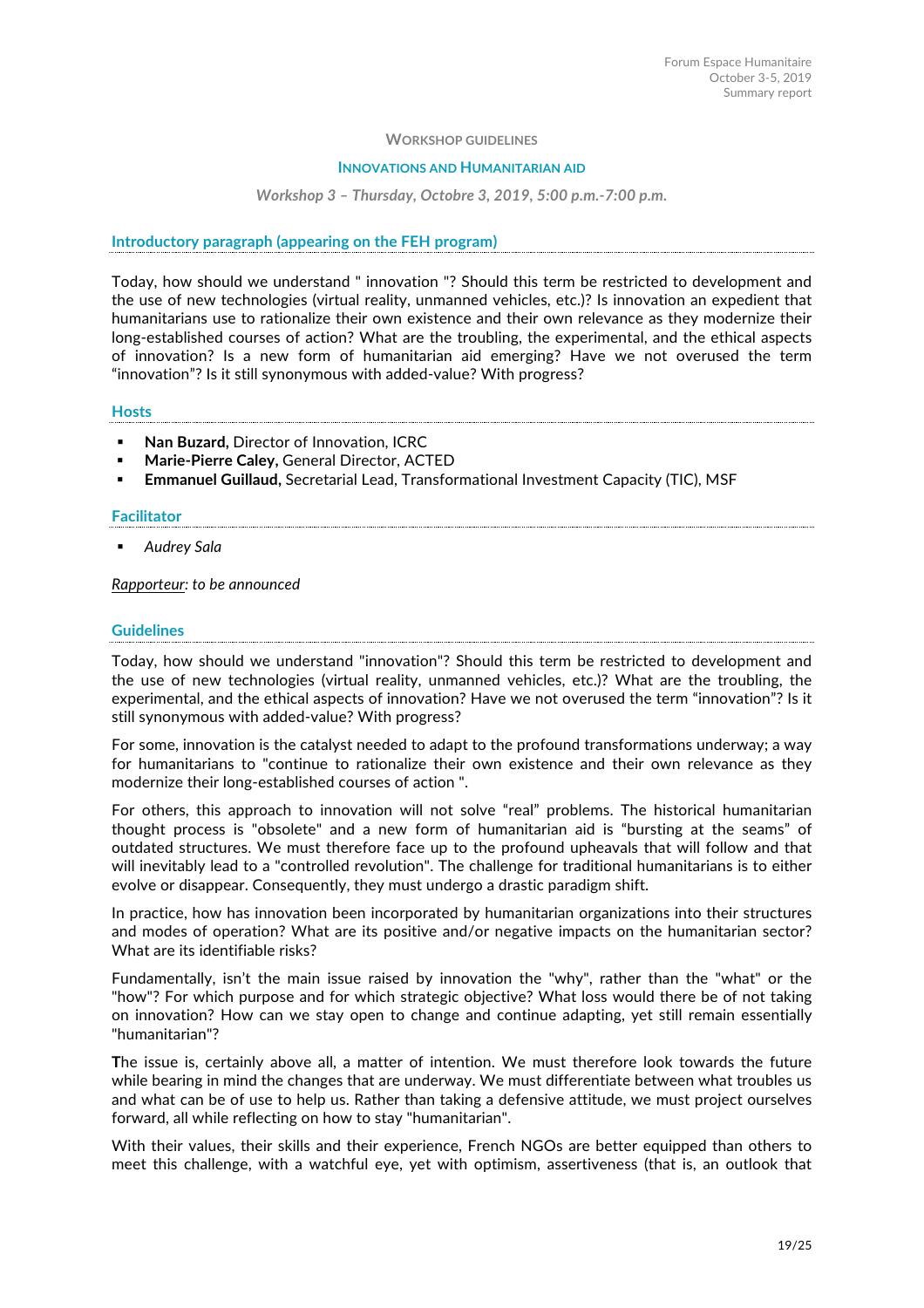reconciles self-affirmation and respect for others), and determination.

### **Recommendations for the hosts and the facilitator**

In order to promote interaction and discussions among FEH participants, each workshop will be introduced by two or three hosts whose role will be to define the scope of the discussions. The hosts will each launch the discussions by presenting their point of view for five to ten minutes. The floor will then be passed on to all participants. The facilitator will ensure that the discussions run smoothly, and the host may intervene if desired.

The workshop is prepared ahead of time with the facilitator who advises the hosts and liaises with the organizers. The hosts and the facilitator can agree on the best way to make the workshop dynamic and have it generate ideas and concrete results.

The rapporteur, preferably chosen ahead of time among the workshop participants, will be responsible for presenting the summary of the discussions during the plenary session on Friday afternoon.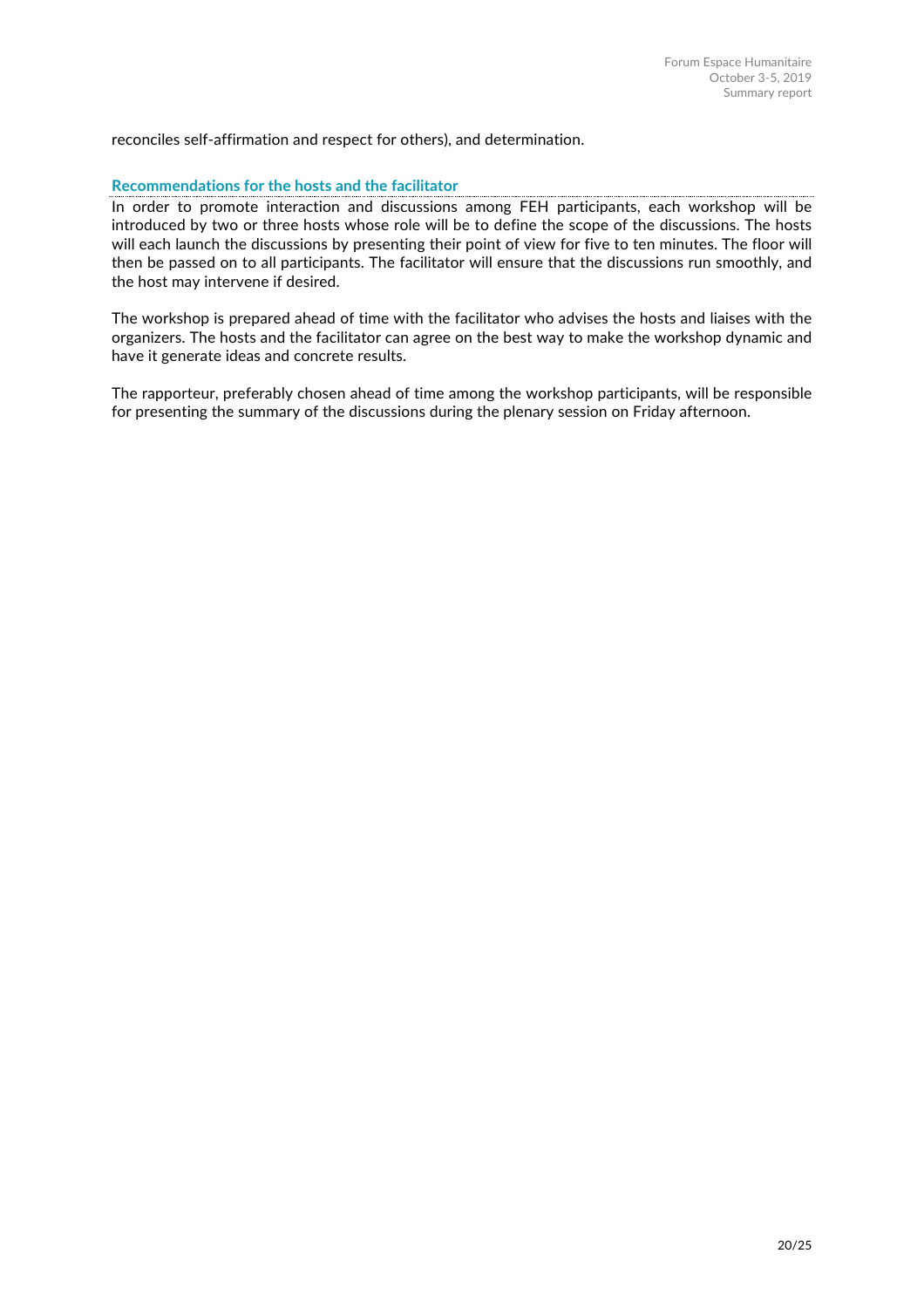#### **WORKSHOP GUIDELINES:**

#### **ALLIANCES, COALITIONS AND POOLING OF RESOURCES: WISHFUL THINKING OR A MUST?**

*Workshop 4 – Thursday October 3, 2019, 5 p.m.-7 p.m.*

#### **Introductory paragraph (appearing on the FEH program)**

French NGOs have demonstrated their skills in forming alliances, coalitions, and even mergers, often with outstanding outcomes. This has not been the case with the pooling of resources.

In an increasingly complex world, where our very existence is under threat, how can NGOs redefine their roles in this domain, beyond the associations they have established, to meet the expectations of donors? How can we work together to create initiatives that will substantially impact our effectiveness and our alliances?

#### **Hosts**

! **Jean-Baptiste Lamarche,** representative, RLH, Bioport and Logistics Director of ACF-France

! **Manuel Patrouillard,** Director, Handicap International Federation

### **Facilitator:**

! *Jean-Baptiste Richardier*

#### *Rapporteur: to be announced*

#### **Guidelines**

Growing humanitarian needs coupled with funding shortages represent a challenge for humanitarian organizations, not only when collecting donations, but also when seeking better efficiency in the use of available funds. This issue was pointedly brought up in the context of the Grand Bargain, but no obvious answers have since been arrived at. One possible path to optimize the use of funds that has been insufficiently explored lies in the way organizations work together to maximize their humanitarian impact and, ideally, to better serve aid beneficiaries.

Consortia, alliances, coalitions, mergers, etc. are some of the examples of what may or may not work effectively. Consortia have become the norm for donors and all major humanitarian NGOs have fallen back on these. Alliances covering a multitude of subject areas have been increasingly developed in a creative flurry that is characteristic of civil society. In addition to thematic alliances that have demonstrated their impact and their relevance and built by coalitions for a specific cause for the duration of a campaign, there are network alliances that have not always been credibly efficient, the benefits often having being watered down by running costs.

Aside from some networks that have successfully merged, there are few examples of pooling/sharing/ partaking of resources among NGOs, yet this has not affected the identity of our NGOs in terms of their social missions, their advocacy, or their communication.

There is a double paradox:

- what drives NGOs to work together within consortia, to build broad advocacy coalitions, to forge alliances and even mergers, when they are comparatively very reluctant to pool resources?

- why, when it comes to the pooling of resources that potentially generates much higher efficiency and effectiveness, are there so few collective agreements among humanitarian actors, considering that nothing or almost nothing prevents them, and that business enterprises around the world are in fact engaged in these even when restrictions have been imposed?

Interesting questions can be raised. Are such rapprochements now being seriously considered and examined? Are they really beneficial? Will they respond to real needs? Are economies of scale expected? Will they result in win-win situations? Are they simple to achieve? Will a greater number of beneficiaries be reached? Will they strengthen the humanitarian system as a whole (with a systemic approach)?

This workshop therefore aims to delve into the specific question of the pooling and sharing of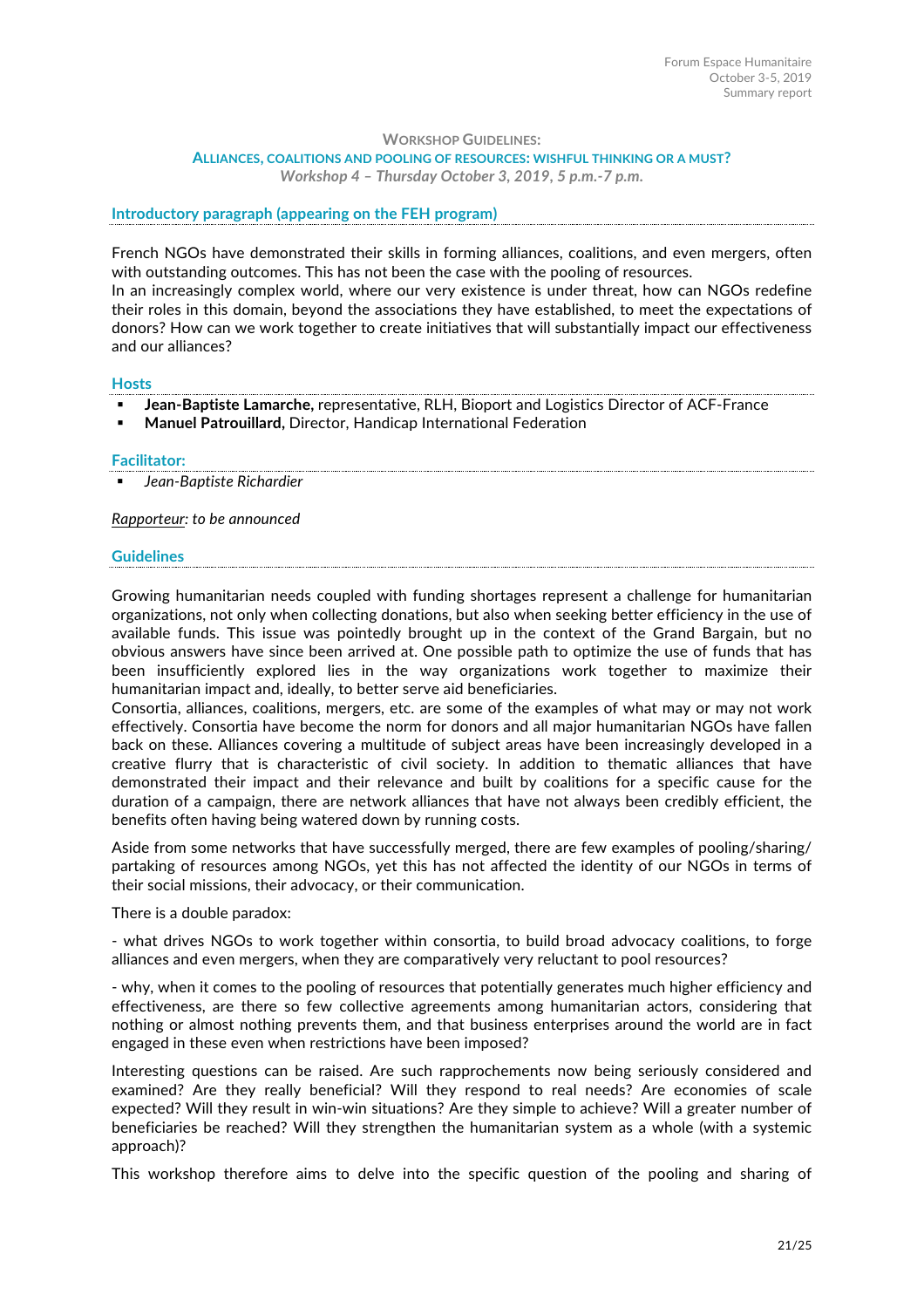resources and of skills that were, up till now, developed within NGOs.

This can be done first by delineating what already exists and what works and by examining what can be improved upon and developed, without lingering on the reasons for the usual unwillingness of French NGOs.

To help address these points during the workshop, we have prepared a non-exhaustive list of the many obstacles to greater collaboration among our NGOs:

- The lack of formalized/professionalized processes, especially in HR, finances, and IT

- The assumption that pooling/outsourcing is contrary to autonomy and freedom of action

- The disregard for the value of levers of action, which have been incorrectly perceived as mere management tools

- Having to forever recreate the wheel, which tends to thwart any plans to pool resources

- Extreme policies/ideologies ill-suited to compromise on matters, such as less visible support functions

- The obsession with custody and control (real or imagined)

- A lack of understanding of the potential benefits, and a poor estimation of the gain in efficiency and effectiveness

- Difficulty/inability to reconcile competition and cooperation (the concept of competitiveness through cooperation)

- The search for ideally "universal" solutions (to satisfy all)

- Resources not allocated to resolve this issue as a matter of priority

This workshop is meant to have participants reflect on possible solutions and satisfactory outcomes. We ask that participants to review the following list of suggested topics at the beginning of the workshop and formulate a position for each one during the discussions:

- Training: existing university or para-university courses (Bioforce, Master's programs, etc.) for developing the skills of national personnel are notoriously underutilized by NGOs. There is no sharing of e-learning platforms or field training sessions;

- Taxation and social security contributions for expatriates: a common policy would be very useful to facilitate mobility among NGOs and avoid the "tax-shopping" that is becoming more widespread in host countries;

- HR: recruitment and management of experts (in energy, ICT, etc.) that would make it possible, by sharing resources, to make the best use of hard-to-find skills;

- Logistics: Bioport, Atlas Logistique, MSF Logistique, etc. are examples of supply/logistics platforms that are underutilized or closed to third parties, despite having been shown to be useful and sustained by donors;

- Purchasing: initiatives to organize group purchases of equipment, goods, and services are still too unsystematic;

- Collection platforms: there is the usual long-standing reluctance that has been overcome with Alliance Urgence, but it still must prove itself; Street Mkg is facing growing disagreement among parties;

- IT: little or no shared software (finance, logistics, project management, HR, etc.), no common hotline;

- Local field structures (warehouses, offices, vehicles, etc.): very little sharing of facilities.

#### **Purpose of the workshop:**

**-** To reflect on the main ways for structuring in the coming years;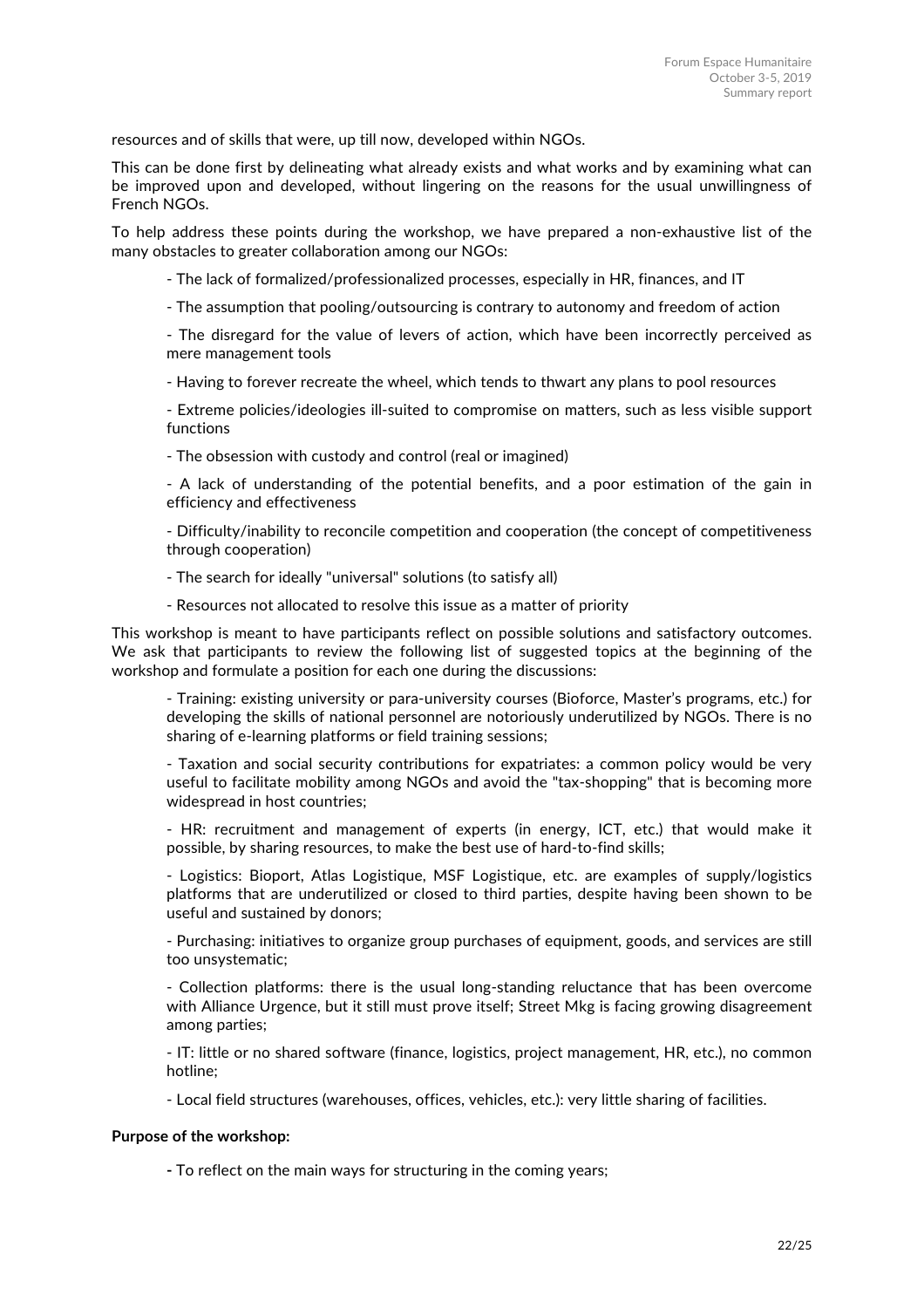- To focus on certain priority topics with those who "want to take action";

- To identify the options that can lead to collectively applying initiatives and encouraging possible individual commitments.

#### **Suggested steps**:

- Introduction by the two hosts;
- Time for formulating answers and discussions;
- Time for coming up with a position and affirming a commitment
- Recap of the conclusions in the plenary session.

### *Recommendations for the hosts and the facilitator*

In order to promote interaction and discussions among FEH participants, each workshop will be introduced by two or three hosts whose role will be to define the scope of the discussions. The hosts will each launch the discussions by presenting their point of view for five to ten minutes. The floor will then be passed on to all participants. The facilitator will ensure that the discussions run smoothly, and the host may intervene if desired.

The workshop is prepared ahead of time with the facilitator who advises the hosts and liaises with the organizers. The hosts and the facilitator can agree on the best way to make the workshop dynamic and have it generate ideas and concrete results.

The rapporteur, preferably chosen ahead of time among the workshop participants, will be responsible for presenting the summary of the discussions during the plenary session on Friday afternoon.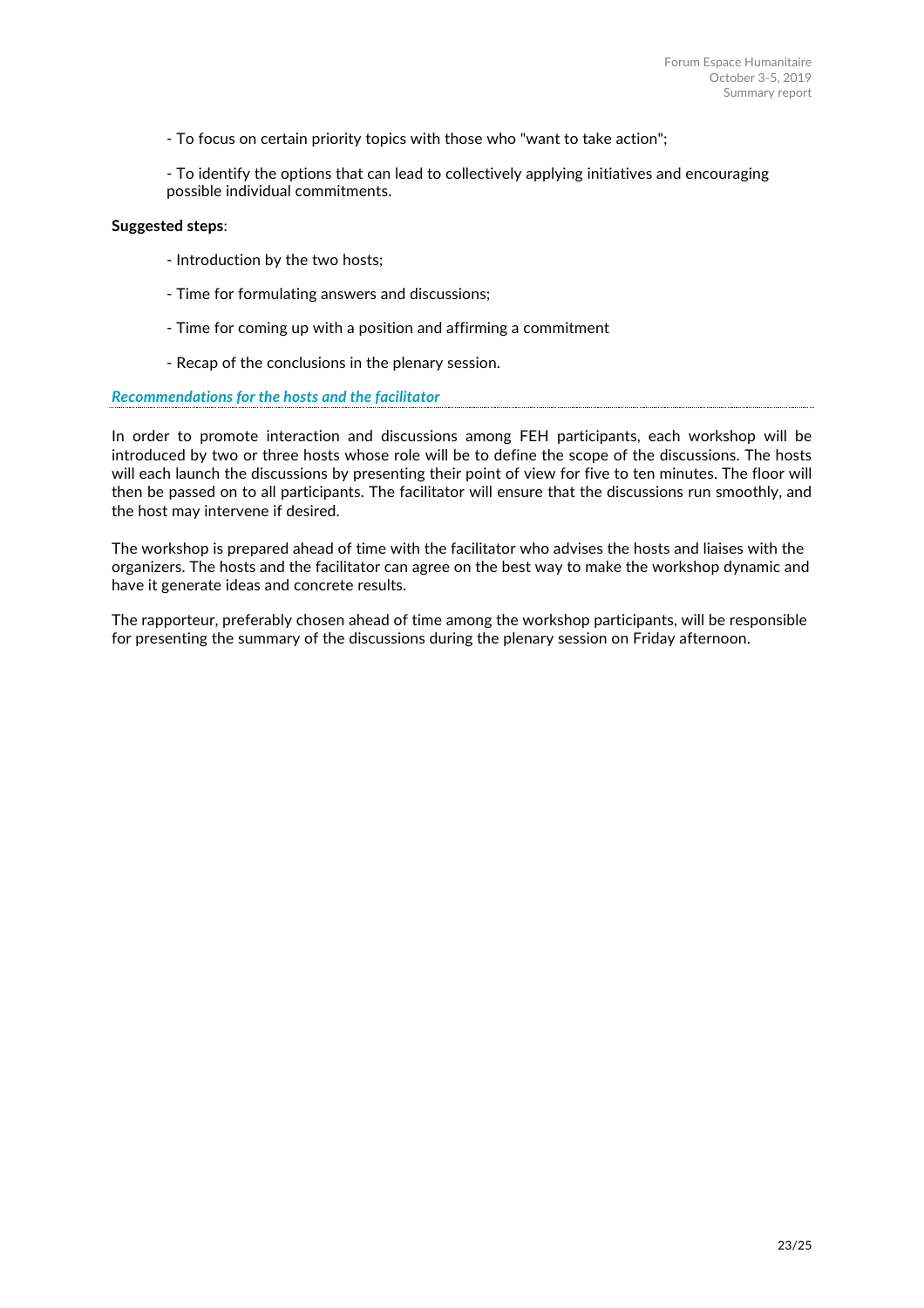#### **GUIDELINES**

#### **THE FEH MEETS WITH THE ICRC**

*Friday, October 4, 2019, 10:00 a.m.-4:45 p.m.*

#### **Technical aspects**

**Part I. Meeting with Yves Daccord 10:00 a.m.-12:00 p.m.**

We suggest that the meeting be held in three parts:

*First part:*

- Presentation and identification of the main challenges that have impacted the development of the ICRC up to now, and the challenges he expects for the future (30 min)
- A FEH member's report on the topics discussed the previous day related to the issues raised by Mr. Yves Daccord (10 min)
- Exchanges with the audience (20 min)

*Second part:*

• In-depth discussion on certain topics mentioned earlier (30 min)

*Third part:*

• Exchanges with the audience (30 min)

**N.B.:** A questionnaire will be sent to participants before this meeting to determine the topics that interest FEH members. The OC will transmit these findings to Mr. Yves Daccord a week before his intervention.

#### **Part II. Meeting with Department Directors 1:45 p.m. – 4:45 p.m. – 4:45 p.m.**

To stimulate interchange between the directors and the participants, we plan to split each sub-section into two parts: the intervention (20 min), and exchanges with the participants (40 min).

The interventions are scheduled as follows:

- ! 1:45 p.m.- 2:45 p.m.: Exchange with **Charlotte Lindsey**, Director in charge of digital transformation
- ! 2:45 p.m.- 3:45 p.m.: Exchange with **Sarah Epprecht**, Deputy Director of variable humanitarian relief operations and ICRC's responses
- ! 3:45 p.m.- 4:45 p.m.: Exchange with **Maria Thestrup**, Head of the compliance group setting up the ICRC compliance office